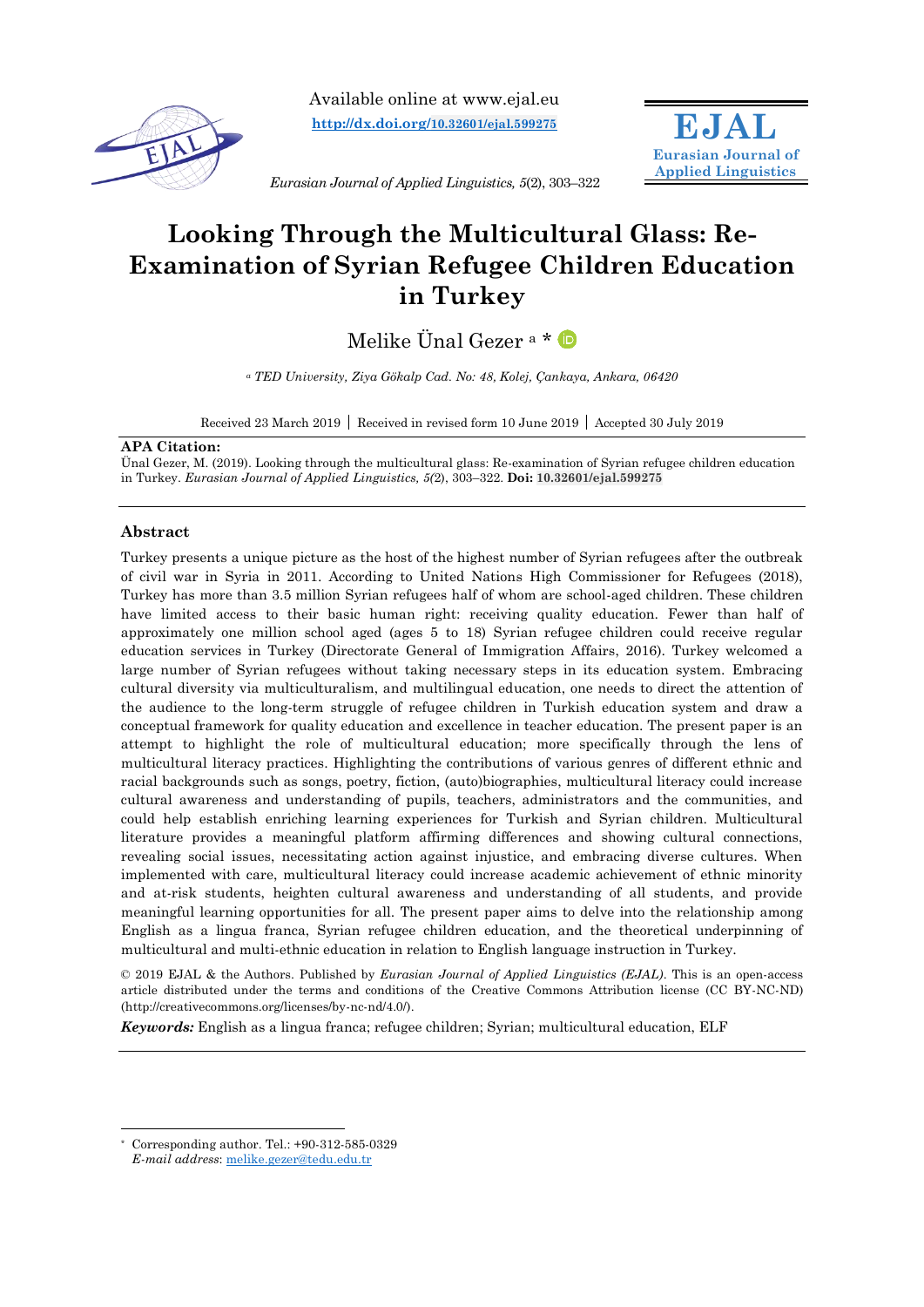# **1. Introduction**

Since Syrian crisis began, Turkey, a signatory to 1951 Geneva Convention and 1967 Additional Protocol, has adopted an 'open door' policy for Syrians and welcomed the majority of Syrian refugees compared to other nations. In 2011, 2.5 million Syrians fled to neighboring countries and by 2015 this number went up to 4 million, 2.5 million of which residing in Turkey. In October 2011, Turkish government adopted a temporary protection regime for all Syrians ensuring nonrefoulment protection, humanitarian assistance and no limit on the length of stay in Turkey. With the passing law on Foreigners and International Protection in 2013, Syrian nationals in Turkey secured a lawful stay in Turkey until the end of conflict in Syria and have access to education. (Şimşek, 2019).

Up to 22 million inhabitants of Syria have been forced to flee their homes, temporarily or permanently since 2011 (İçduygu & Sert, 2019). The influx of refugees between April 2011-2016 resulted in a total of 2.834.441 newcomers seeking provisional protection status in Turkey (Directorate of Immigration Affairs, 2016). While the number of Syrian refugees was around 2,8 million in 2016, according to Syrian Refugee Organization in Turkey (2019), the most-up-to-date Syrian population is 3.632.622 (1.970.837 males and 1.661.785 females) that is 3.6% of Turkey's overall population. According to the same resource, about half of the refugee immigrant population in Turkey consists of 1.649.236 school-age children (see Table 1).

#### *1.1. Syrian refugee children at Turkish education system*

Sidhu and Taylor (2007) reported the lack of policy specifically targeting at refugee students in Australia as they are either regarded as ESL or ignored altogether. Arnot and Pinson (2005) listed the needs of refugee students in the major areas: *learning*, *social*, and *emotional.* More attention is needed in facilitation of development of other skills and knowledge functional for their resettlement. However, the main emphasis of the education system is language issues (ESL for Australian context). Taşkın and Erdemli (2018) recently presented similar cases of Syrian refugee children, who are attending Turkish state schools, having to copy-paste Turkish sentences with no meaningful learning opportunities. United Nations High Commissioner for Refugees-UNHCR- issued a report in 2018 informing 40% of Syrian refugee children were not attending school. Turkey has allowed Syrian refugee children to attend public schools at primary and secondary levels. At present, more than 212, 000 refugee children are currently enrolled in Turkish primary and secondary schools (Aydın & Kaya, 2019).

OECD (2008) mandates fairness and inclusiveness should be essentials for equitable education. Fair and inclusive education system could make the benefits of education available to all. Providing quality, equal educational opportunities is the essential task Turkey should ensure as the host country; however, as Şirin and Aber (2018) reported only 10% of school-aged Syrian refugee children received education in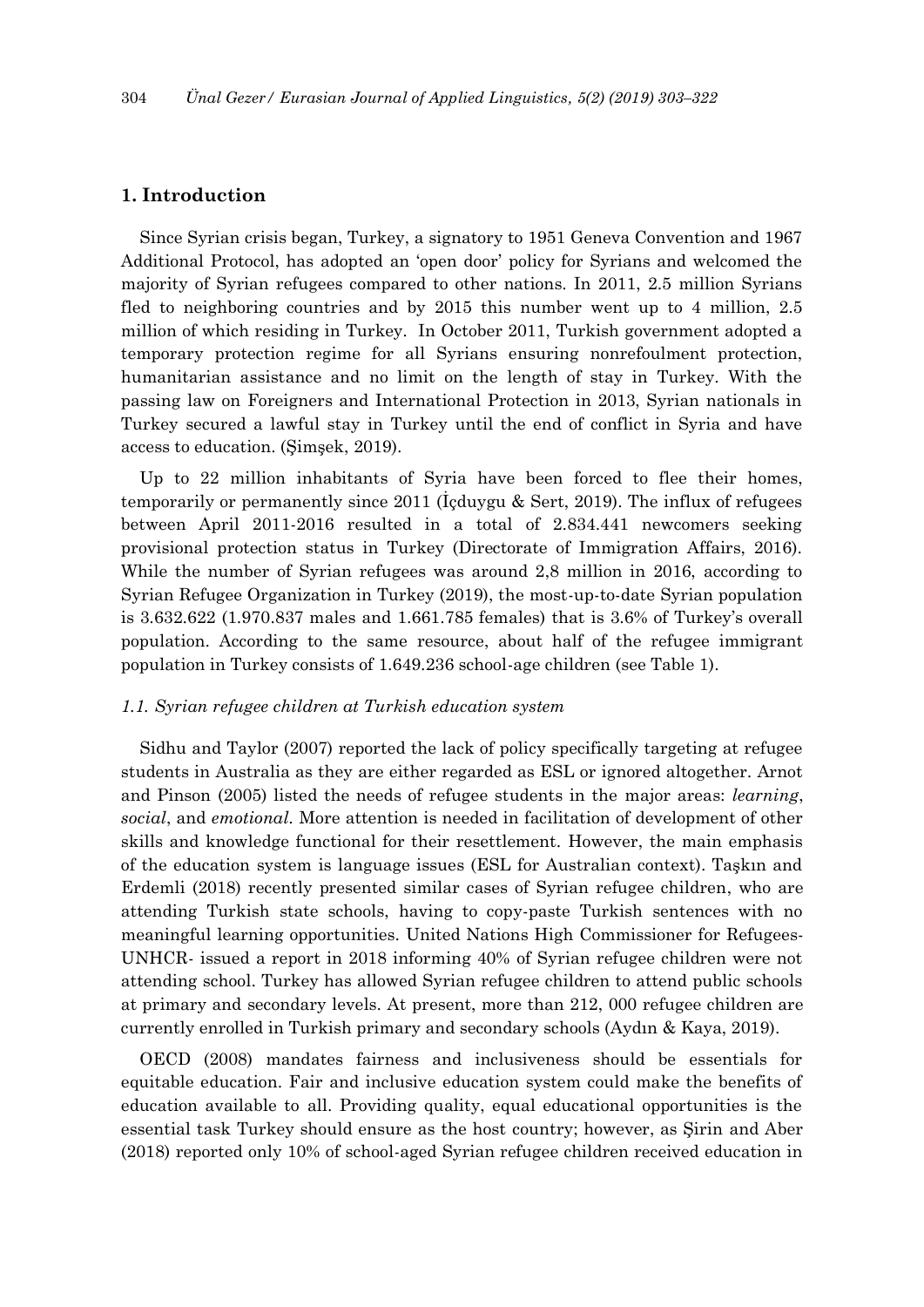refugee camps. According to the report, over 500.000 Syrian children between ages 0 to 6 did not receive formal education. According to TÜRKSAM Immigration Bulletin (2019), the number of Syrian refugee children receiving education in Turkey was around 606.000 with 100.000 attending temporary education centers (TECs) and 500.000 attending Turkey's Ministry of National Education programs (see Table 1).

| Programs       | Gender  |         | Total        |  |
|----------------|---------|---------|--------------|--|
|                | Female  | Male    |              |  |
| Preschool      | 231.702 | 248.452 | 480.154      |  |
| $(Ages 0-4)$   |         |         |              |  |
| Primary        | 245.168 | 260.848 | 506.016      |  |
| $(Ages 5-9)$   |         |         |              |  |
|                |         |         |              |  |
| Secondary      | 311.400 | 351.666 | 663.066      |  |
| (Ages 10-18)   |         |         |              |  |
|                | 229.287 | 320.235 | 549.522      |  |
| Tertiary       |         |         |              |  |
| $(Ages 19-24)$ |         |         |              |  |
|                |         |         |              |  |
|                |         |         | $*2.198.758$ |  |

Table 1. Syrian refugee children population

\*Total number is for all age groups which is %60.5 of overall Syrian population in Turkey in 2019

# **2. Literature Review**

#### *2.1. Turkey: through the lenses of bilingualism and language planning*

Examples of nations receiving a large influx of immigrants, refugees fleeing from discrimination and oppression are numerous in the world. Kaplan and Baldauf (1997) discussed degrees of bilingual competence: minimal bilingualism with a dominance of L1 or L2 and balanced bilingualism with no clear dominance of one language over the other. When Turkey's actions in taking the necessary steps in language-in-education planning are compared to the theoretical model by Kaplan and Baldauf (1997), one can notice that necessary stages for a functional education policy have not been taken. For instance, in the preparation stage, the essential steps such as pre-planning, personnel and materials policy to be taken but there is slight evidence that Turkey took all these steps to prepare the necessary infrastructure to welcome refugees and integrate them to the society and education.

From the dichotomy of assimilationist and pluralistic motives (Baker, 2011), values, and politics could result in different immigrant integration processes. Assimilation of newcomers into the host culture and language via systematic practices is one end of this dichotomy and celebration of ethnic diversity, multilingualism with no domination of one group over another is the other end. According to Cummins (2000),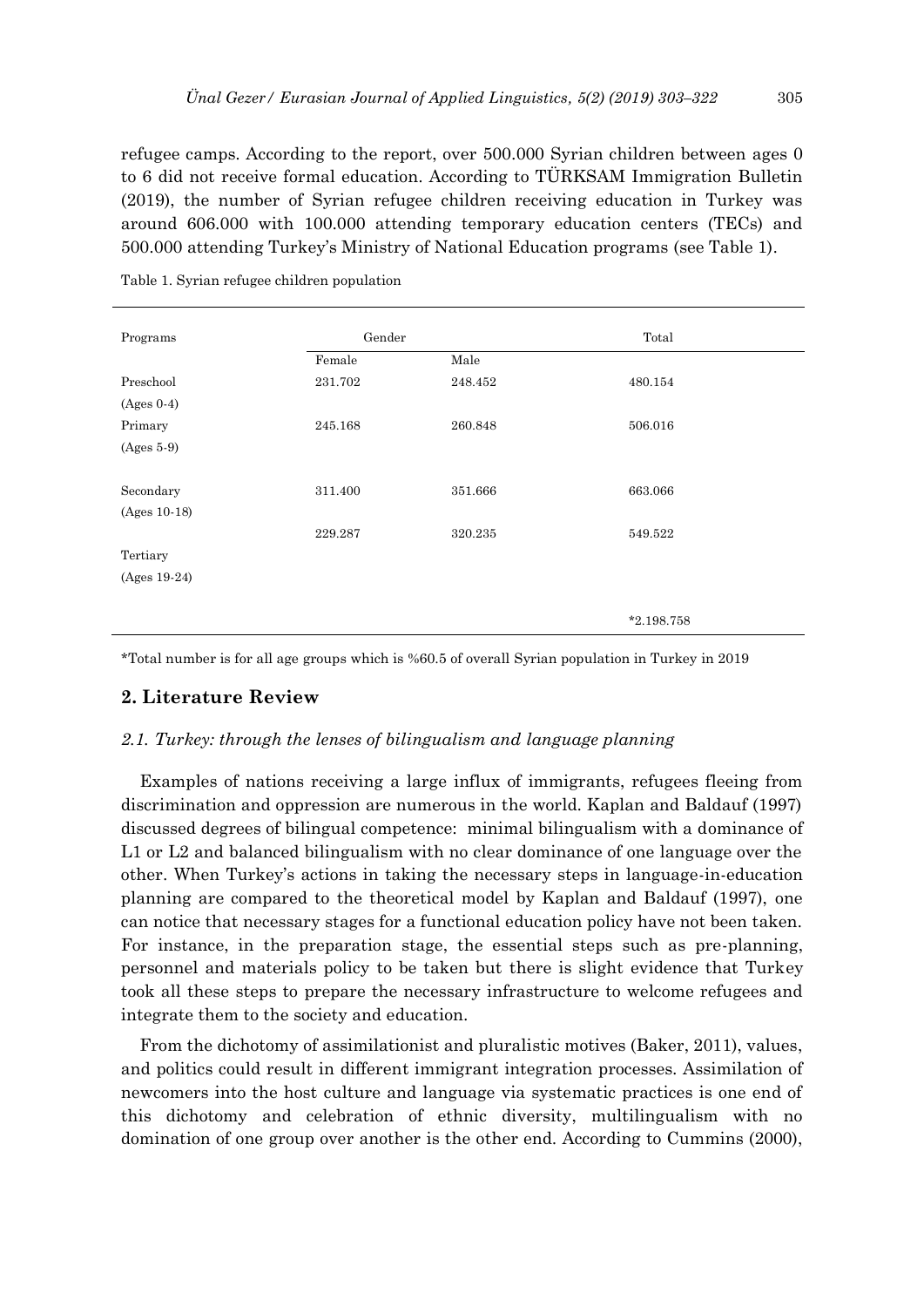the following characteristics of schools either empower or hinder language minority students:

- 1. Incorporation of minority students' home language and culture
- 2. Encouragement of integration of minority communities to minority children's education
- 3. Promotion of inner desire for children to become active learners
- 4. Evaluation of the pressing issues causing minority students problems.

The essential question is whether multicultural literacy practices could establish a baseline for an integrative education system for Syrian refugee children in Turkey. To further the discussions on this, some key concepts are defined in this section.

## *2.2. Language diversity*

Linguistic diversity denotes the existence of a multitude of languages spoken in the world which is more pervasive in some parts of the world (i.e. Papua New Guinea) compared to others such as Iceland. Regardless, there is need to consider the specific needs of children in respect to the language(s) at home and in the school context.

# *2.3. Minority language*

It is an ambiguous term that has different interpretations depending on the country with its political and social dimensions. In Turkish context, Syrian refugees immigrated to Turkey are regarded minorities due to numerical count as well as the political and social dominance in the host country. Syrian Arabic is the minority language while Turkish is the majority language.

# *2.4. Official vs national language*

In the globe, there are states with more than one official language (India is exemplary country with multiple official languages) and exceptions with no official language (United States of America has no de jure language- English is the de facto of the USA). Recognizing a language for compulsory education bestow a privilege on this language as the language of prestige, power, and status.

The language of instruction is the linguistic choice for administering basic curricular activities in the educational system. Even though there are languages offered in the education system of a nation, the choice of the language(s) poses a challenge in the sustainability of quality education. The contemporary world is abundant with examples of countries giving a strategic role to national or local languages a crucial role in schooling. The speakers of languages that are not the nationally or locally accepted are at a disadvantage in the educational settings. A child's emerging experiences in native language may not overlap with that of formal instruction (i.e. Kurdish pupils in Turkey). The perils of this is that learners will end up learning a new language and build knowledge and skills around this language. The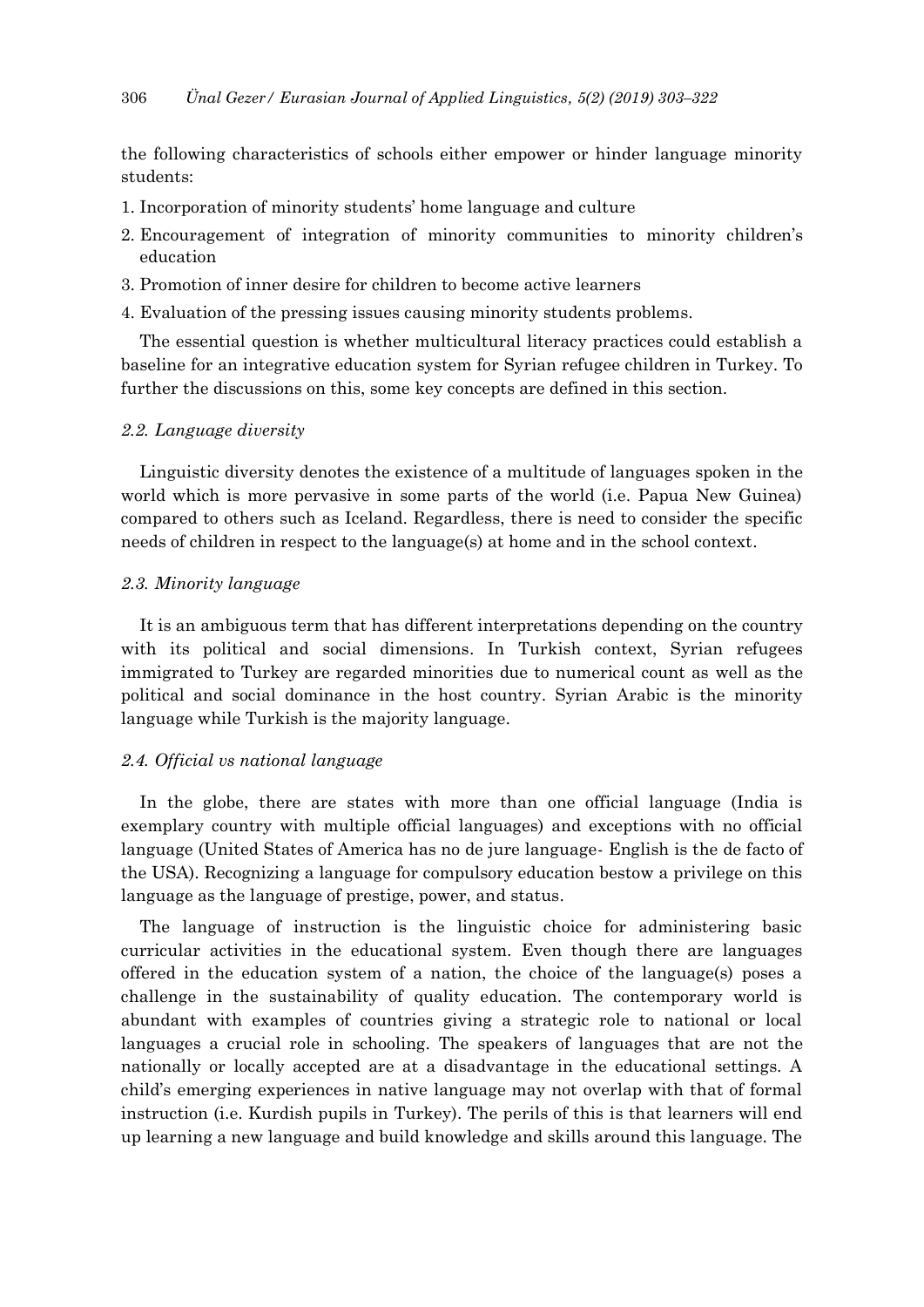perils are major for refugee minorities, especially for female students who are often trapped between the cracks of traditional societies, male hegemony holding back from their utmost right: receiving education.

#### *2.5. Additive vs subtractive bilingualism*

UNESCO supports mother tongue instruction as a means of improving educational quality by building on the knowledge and experience of learners and teachers. It supports bilingual and multilingual education at all levels of education as a means of promoting linguistic diversity.

Mother tongue instruction is key to emergent literacy development which could be extended to later stages of education. Literacy could be maintained only if there is an adequate supply of reading material for school children for educational and recreational purposes. The Directorate of Immigration Affairs under Turkey's Ministry of Interior (2016) published a strategy document listing steps to be taken for Turkey's accession to the European Union and initiations to regulate Syrian refuge.

Students with limited English proficiency, in the United States, has been the center of attention of researchers and policy-makers. In the U.S. context, if students cannot participate in instructional practices in a meaningful and equitable manner in the English-only school environment due to their limited English proficiency, they are qualified for special services such as English as a second language, content-based ESL, sheltered instruction, structured immersion, and three types of bilingual instruction programs: a) transitional, b) maintenance, c) two-way bilingual programs. Such services are providing instruction in the mother tongue, education and training in the non-native language with reduced load. Children of language minority should be granted opportunities to express themselves and communicate in the mother tongue first and then slowly move to the official or national language of the country. Freely accessible materials on language education and language teaching in virtual platforms are some of the possible routes to follow for a comprehensive and welcoming educational setting.

Inter-cultural education to promote understanding between different population groups and respecting human rights is the key to successful integration of minority students to our education system. The rights of Syrian refugee children could be ensured via mother tongue instruction and culturally responsive teaching methods. Additionally, teaching of and through mother tongue in addition to official and global languages could enhance the minorities' integration to the community. Education with an increasing awareness of positive value of cultural and linguistic diversity via curricular choices that are inclusive and positive to the minority language culture, language and identity is an urgent need of this age. Language teaching is not mere linguistic exercises, instead, it is to gain deeper understanding of other cultures, reflections of other ways of life, and customary behaviors.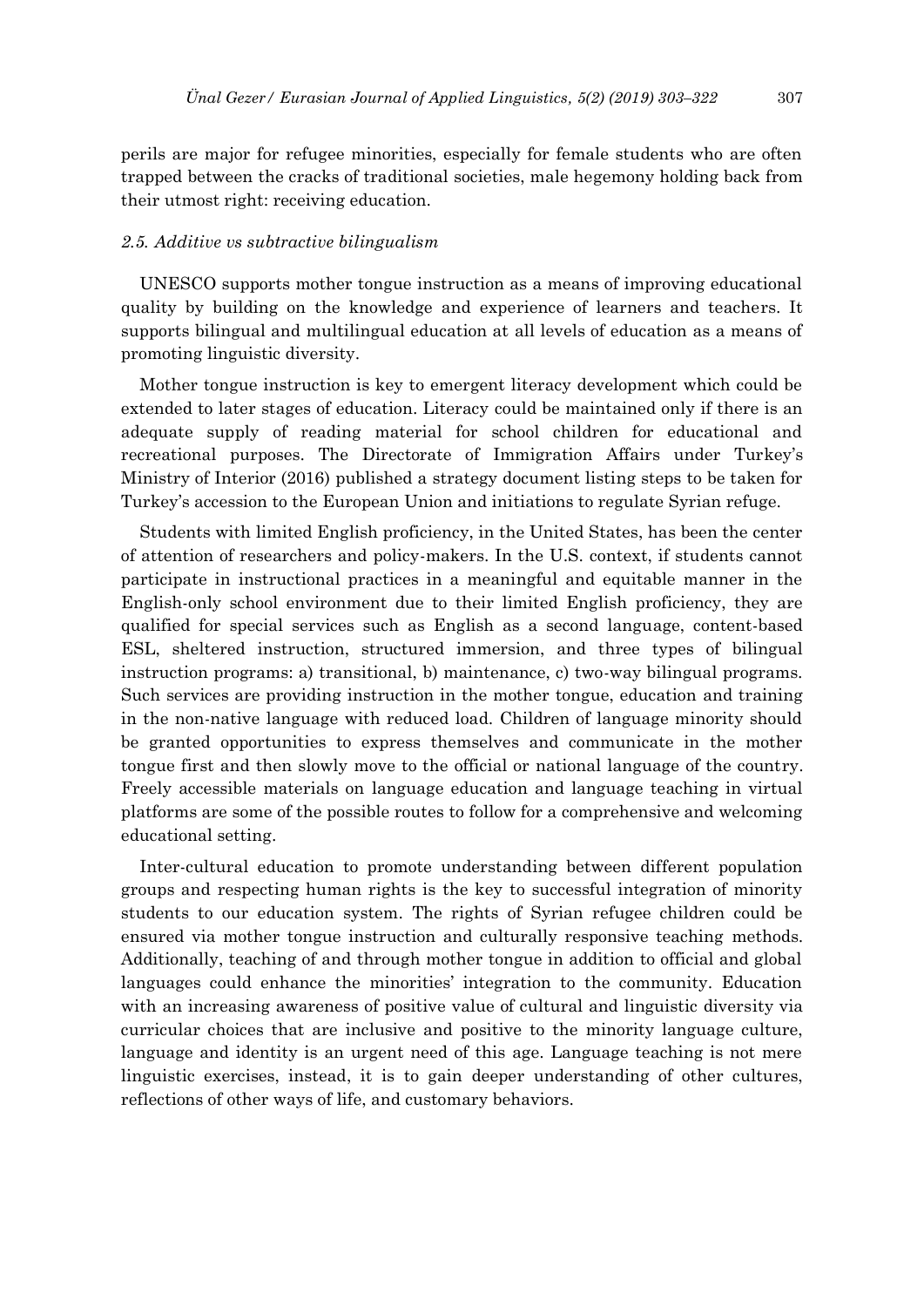## *2.6. Biliteracy*

Biliteracy denotes the capacity in which communication takes place in two or more languages through writing (Hornberger, 2003). Among the numerous advantages of biliteracy are the transfer of some of the skills mastered in L1 such as vocabulary, decoding, fluency, and attitudes toward literacy practices such as reading and writing. In addition to such individualistic level benefits, societally speaking, the minority language gains status and increased functions. If minority language is only for oral communication purposes but not for literacy events, it has lower status and may have a lower chance of survival. In Turkey, Syrian refugee children are expected to have communicative and literacy skills in Turkish so it is an example of double loss of prestige and function of Syrian Arabic of minority students.

#### *2.7. Refugee children integration: assimilation or acculturation?*

Integration is a chaotic concept used and understood differently by many. Refugee integration is a dynamic process which is established based on different means which are employment, housing, education, facilitators such as language and culture, and foundational rights.

Assimilation which often recalls negative connotation such as the loss of identity and ethnic background. Acculturation; however, is the middle ground between the visiting and the host people, it is like meddling point of cultures, traditions, norm and values. It is not the host country making the visitors to assimilate but the visitors having an impact over the host society too. Current literature exemplifies the cases of Syrian and Turkish natives trying to find a middle ground. Gürsoy and Ertaşoğlu (2019) investigated the perceptions of Syrian refugees of Turkish as a second language and found out the participating sample, despite variations across gender and age groups, had a positive perception of Turkish as the second language and Turkey as the host country. Aydın and Kaya (2019) conducted a study with teachers and school principals and reported cases where in-service teachers offering additional Turkish coursework over the weekend and the same teachers taking Arabic courses to facilitate communication with refugee children in their mother tongue.

#### *2.8. Refugee children education in Turkey*

Syrian students have the right to receive education in the same class with Turkish peers. Syrian children, without a preparatory year, were admitted to formal classes offered in Turkish. According to Human Rights Watch Report (2015), more than 36,000 Syrian children registered at primary, middle and high schools in Turkey in 2014-2015. For education of Syrian refugee children, Turkey's Ministry of National Education (MONE, 2016) has offered two options: a modified version of Syrian curriculum offered in Arabic in the camps via national school system, TECs supported by United Nations Children's Fund (UNICEF) which are transitional education centers to integrate Syrian children to Turkish systems. These centers are planned to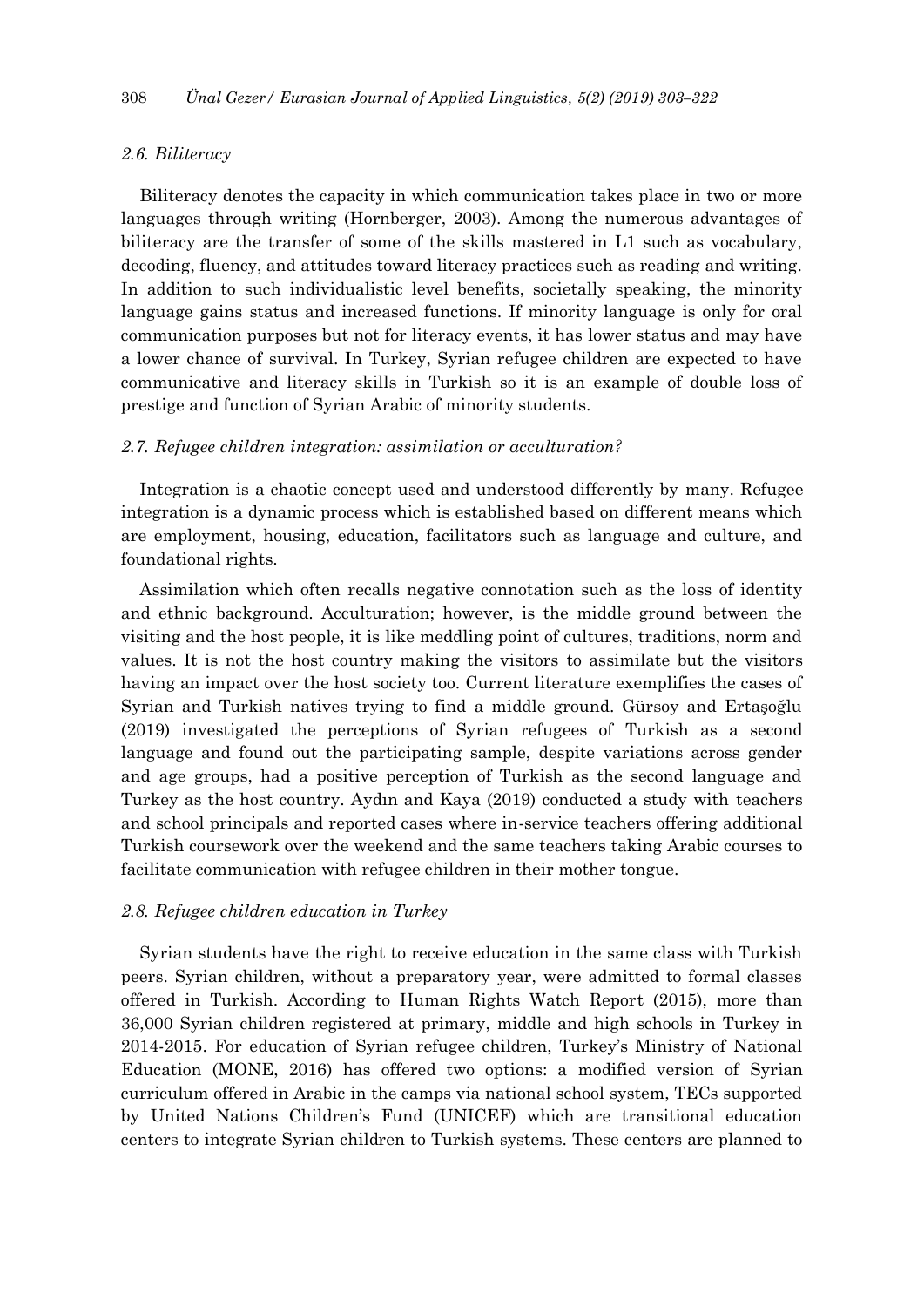provide short term educational alternative with Arabic medium instruction modeling after Syrian curricula. Syrian refugee enrollment is still low with a 0.22% of the total in-school population in Turkey due to language barrier, the need for residency permit which requires a lengthy residency in Turkey.

While Turkey has the assimilationist viewpoint, the plans have failed because it has been reported many refugees did not view Turkey as their final destination so they did not perceive Turkish as a language that needed to be acquired urgently. According to Aydın and Kaya (2019), there is no effort to teach English to Syrian children because there was not enough number of English language teachers who could teach English at public schools and TECs. Banks (2008) mentioned the challenge of multilingual societies face in securing spaces for diverse populations. Even though Turkish government is welcoming, inclusive classrooms and a sense of belonging among Syrian refugee children should be established. Turkey's temporary protection regime; however, provides an unsustainable system for Syrian children.

Turkey's MONE has policies to help and educate Syrian children yet they have not set a specific program to public schools for Syrian children in Turkey. Aydın and Kaya (2019) informed Syrian families opted for enrolling their children in TECs because these centers' education promote home culture and language.

Revealing pressing issues of Syrian refugee children in Turkish education system, Taşkın and Erdemli (2018) reported learning all about Turkish grammar and copypasting sentences with no communication and comprehension is one dimension and Syrian family resistance against Turkish learning is another. Lack of curriculum, teaching material, instructional expertise in the education of foreigners via Turkish education system are several other dimensions taking Turkey to failure in the education of Syrian refugee children. It is not fair to put Syrian and Turkish children into the same classroom and expect them to perform similarly. Keeping Syrian children to be responsible for the same curriculum and materials is not just due to the language barrier. Turkish language teaching is the key that would unlock consecutive issues and it should be done in a communicative and functional way so Syrian children do not merely copy and paste sentences.

The need for further research to explore ways to reduce barriers to refugee children's learning is recently reported and bridges between refugee children education through multicultural and Arabic-Turkish bilingual education (Aydın& Kaya, 2019) can be a solution to a) train teachers and counselors more effectively, b) reach out more refugee children and families, c) increase quality of education, curriculum and instruction that is more accessible and sustainable.

Turkish Constitution secures every child's right to receive education and according to UN's Convention on the Rights of the Child, to receive education is one of the most essential rights of refugee children. According to Skutnabb-Kangas (1981; 2000), it is basic human rights for every child to receive the opportunity to develop the language first, to develop full native mastery, to be proud of it and to be able to use it for all purposes for official and non-official contexts. Although the juridical decisions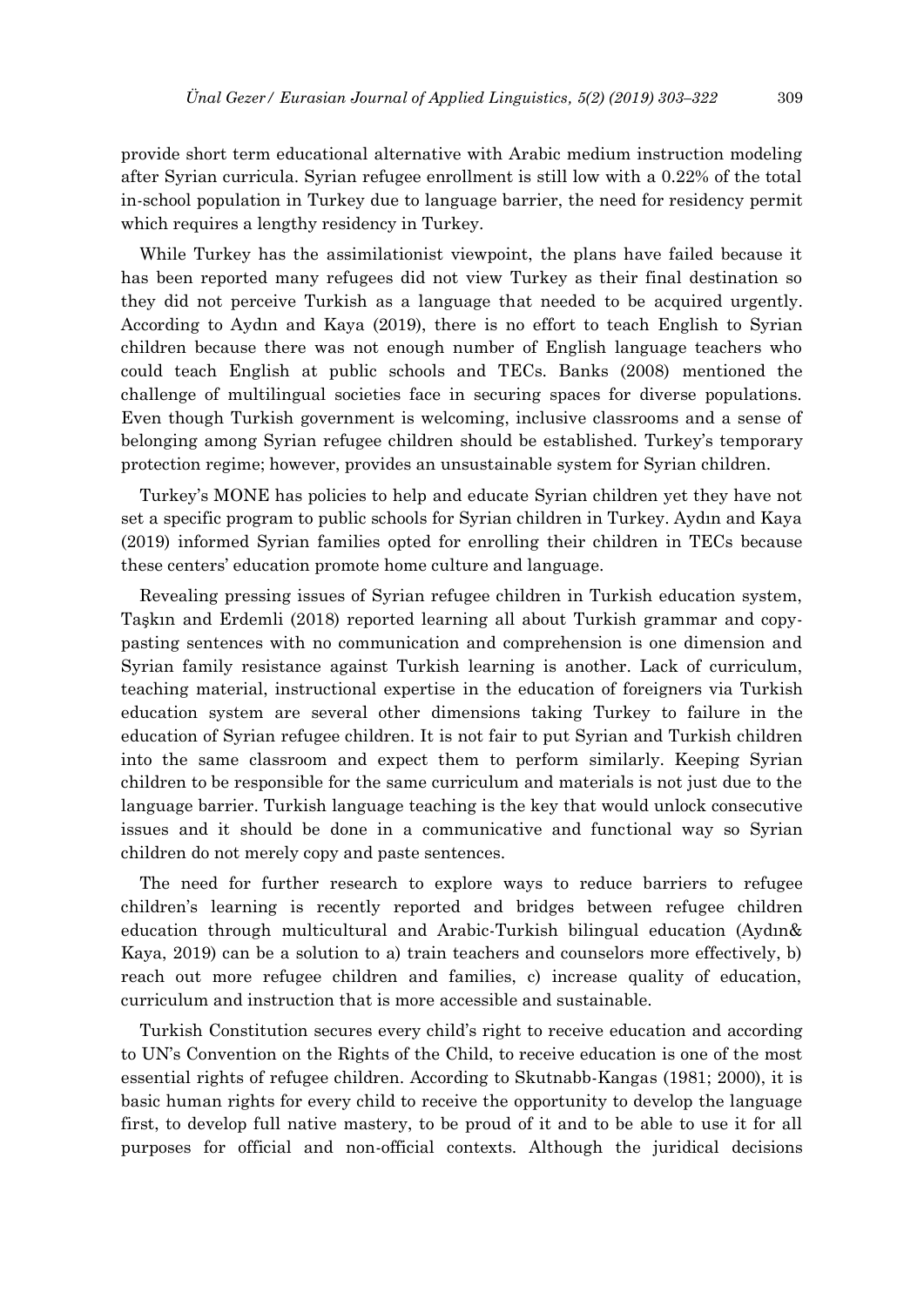mandate the educational endeavors of refugees are bound to blanket clauses, Turkey is still evaluating effective solutions to the needs and necessities of this age where she [Turkey] is multilingual, multi-ethnic and multicultural more than ever. As of 2016- 2017 academic year, Turkish government mandated all pre-school and first grade students attend public schools instead of temporary education centers.

# *2.9. Multicultural education re-defined*

Multiculturalism has become a tangible discussion in the matters of "globalization, transnational mobility of the population, and the spread of new technologies… in different political, social, and educational contexts" (Cenoz, 2013, p. 4). Multiculturalism is no longer the indication of a balanced mastery in two languages (Skutnabb-Kangas & McCarthy, 2008). Learning and teaching is re-defined in light of such diversity across the world. Sensitivity to racial, ethnic, cultural, social, educational, religious, sexual, age differences and disabilities is in the core of multiculturalism.

Multicultural education, for a long time, has been problematized and undermined as a focus on food, holidays to recognize different ethnic and racial profiles. It is beyond this as in the essence, diversity, differences, individuality, respect exist. May (1994), with a skeptical take on multicultural education confronted "multicultural education may be, arguably, more benign than its assimilationist and integrationist predecessors but, beyond its well-meaning rhetoric, it is no more effective. It simply continues to perpetuate, in another guise, a system of education which disadvantages minority children (p. 35-36).

"Multicultural education is a reform movement designed to bring about a transformation of the school so that students from both genders and from diverse cultural, language and ethnic groups will have an equal chance to experience school success" (Banks & Banks, 2010, p.25). The authors asserted regardless their sexual, ethnic, racial, cultural and any other orientations, educational opportunities should be equal to all students. In the heart of multicultural education are tolerance to diversity and equity for all. Multicultural education is to eradicate prejudice and increase communication with different cultures. It enlightens our ways by providing a perspective to the learners, reminding them personal and cultural experiences establish the essence of learning. Pluralistic viewpoint adoption in order to ensure different racial, cultural, linguistic groups could experience equal educational opportunities sets the essence of teacher education in multicultural education.

The following are multicultural dimensions applicable to teaching practices, curriculum design, teacher education, school environment and attitude of the society.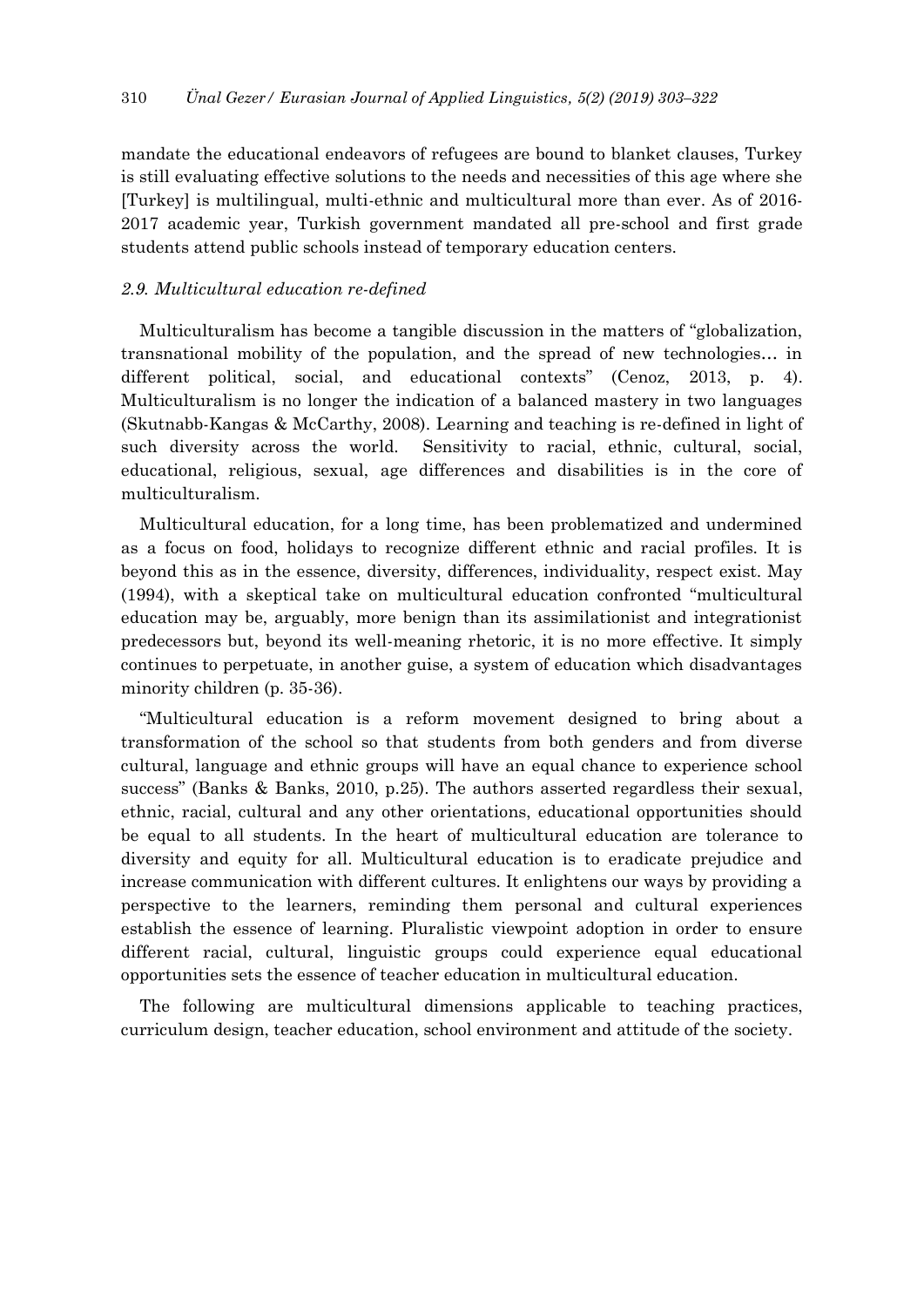Figure 1. Pillars of multicultural education

Monolingualism, monocentrism have long been replaced by multilingualism, multiculturalism, and pluricentrism (Seidlhofer, 2001). In the contemporary discussions of such glocalized world exist shifting foci from native-speaker oriented norms (e.g. accurate pronunciation) to non-native(ness) and intelligibility. The repercussions of such discussions paved the way to numerous in-service teacher education in awareness raising in English as Lingua Franca- ELF- that transformed the perspectives of English language instructors, their roles and functions (Bayyurt & Sifakis, 2015a; 2015b; Jenkins, 2006) and the role of teacher education programs in the development of ELF related ELT teacher perceptions and attitudes (Biricik Deniz, Özkan, & Bayyurt, 2016).

Currently, Syrian refugee children are offered two alternative programs: an adaptation of Turkish curricula offered in Arabic at TECs and secondly through formal education in Turkish which is regulated according to Turkey's Ministry of National Education. While Taylor and Sidhu (2012) suggest school plays a rather critical role in sheltering the development of a sense of belonging and adaptation of the refugee children, the reporting of a group of in-service teachers in Turkey address that the linguistic barriers cause either limited amount of communication or complete loss of communication between Syrian and Turkish students and thus the isolation of Syrian refugee children receiving formal education in Turkish (Uzun & Bütün, 2016).

Numerous NGOs are helping Syrian children with Turkish education system with training to help children who are studying in language training centers and public schooling settings to understand Turkish school system and learn Turkish so they are ready for Turkish mainstream schools and become functional in society. Integration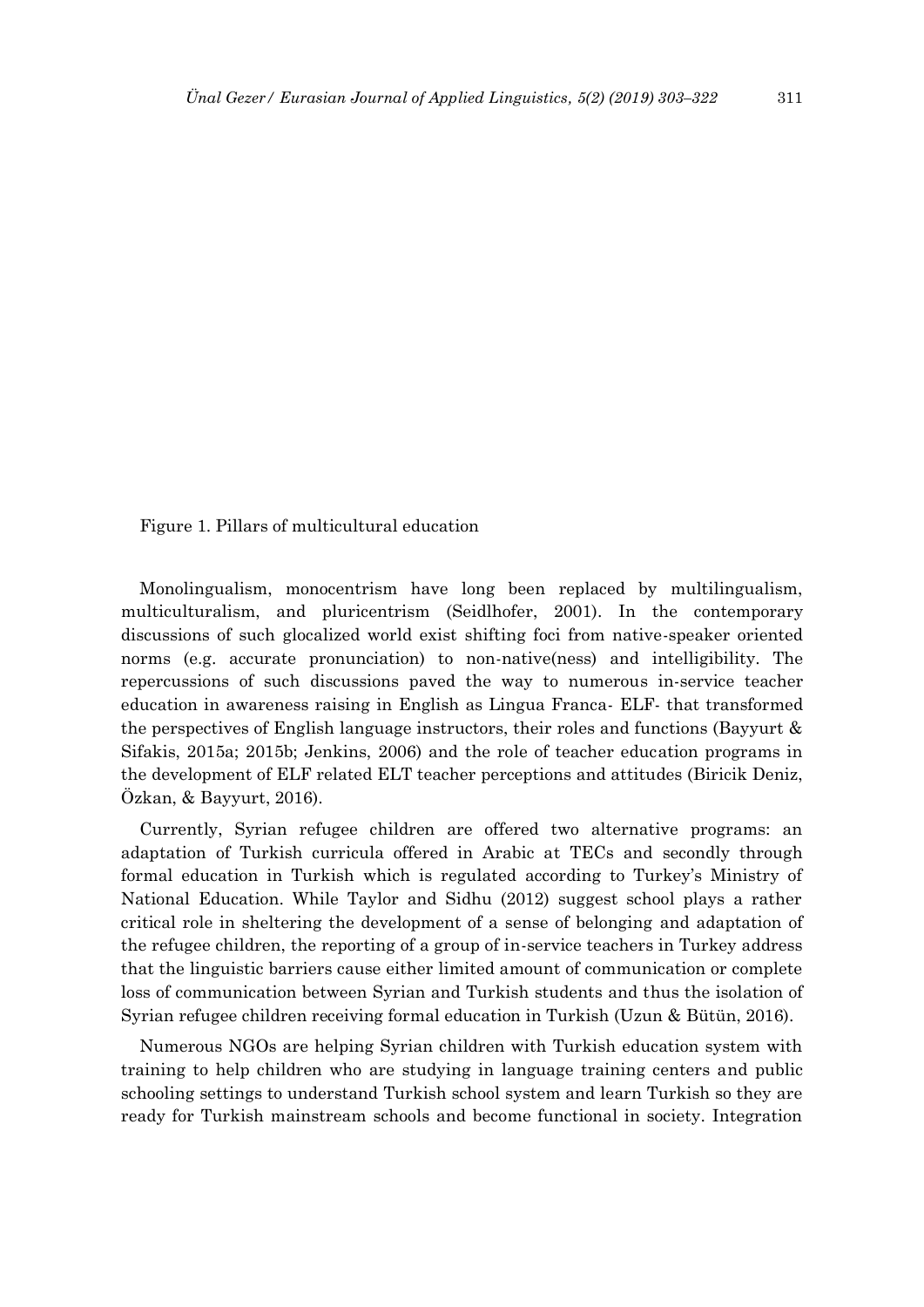processes have different venues and education is the most effective tool for full integration (Çelik & İçduygu, 2019).

#### *2.10. Can ELF serve as a common ground?*

The present paper aims to delve into the relationship among ELF, Syrian refugee children in Turkey, and multicultural and multilingual education as a cornerstone to Turkey's refugee children education. In this age, the "orientation of TEFL… is fundamentally shifted: from correctness to appropriateness, from parochial domesticity and exclusive native-speaker norms to global inclusiveness and egalitarian license to speak ways that meet diverse local needs" (Seidlhofer, 2001, p. 135) and such transformations in language education could help linguistically and culturally diverse children receiving education in Turkey. Providing the basis of promoting cross-cultural understanding in an increasingly global village (McKay, 2004), English can serve as a common ground that can serve a crucial role to close the linguistic, cultural gap between Syrian and Turkish pupils. Bayyurt (2012) described the relationship between concentric circles of Kachru (1985) and the impact of this on English language education by stating English is offered as a second or additional language in outer circle countries and as a foreign language in the expanding circle countries mimicking Kirkpatrick's (2010) definition of expanding circle "countries where English was traditionally learned as a foreign language in which English played little to no administrative or institutional role" (p.2). In a series of reforms, one stage supporting multilingualism and pluralism in foreign language education has been observed in Turkey. Bayyurt (2012) recommended English as an international language as the future of Turkey.

# *2.11. English language teacher education in Turkey: multicultural and multilingual settings*

For quality education to shelter the needs of refugee children and the Turkish counterparts, it is Turkey's utmost obligation to support those instructors teaching in multilingual settings with Syrian-Turkish children. According to Blair (2015): "The 21st century speaker/user of English, regardless of their first language, can no longer be seen on simplistic, one-dimensional terms based on 'nativeness' or idealized notions of linguistic competence: the ever-moving pedagogical target can be imagined as 'beyond native' competence, with no 'final state' to the acquisition process (p. 91). In ELF contexts, there are no native speakers but multi-competent users (Pennycook, 2008).

Bayyurt and Akcan (2015) advocated in-service and preservice teacher education with effective ELF-inspired practices that leads to teachers who are able to cope with culturally and linguistically diverse student groups. Along these lines, Bektaş Çetinkaya and Börkan (2012) recommended intercultural communication instruction that would help teachers develop skills and knowledge enabling them gain specific understanding of beliefs and behaviors of minority groups. Following an ELF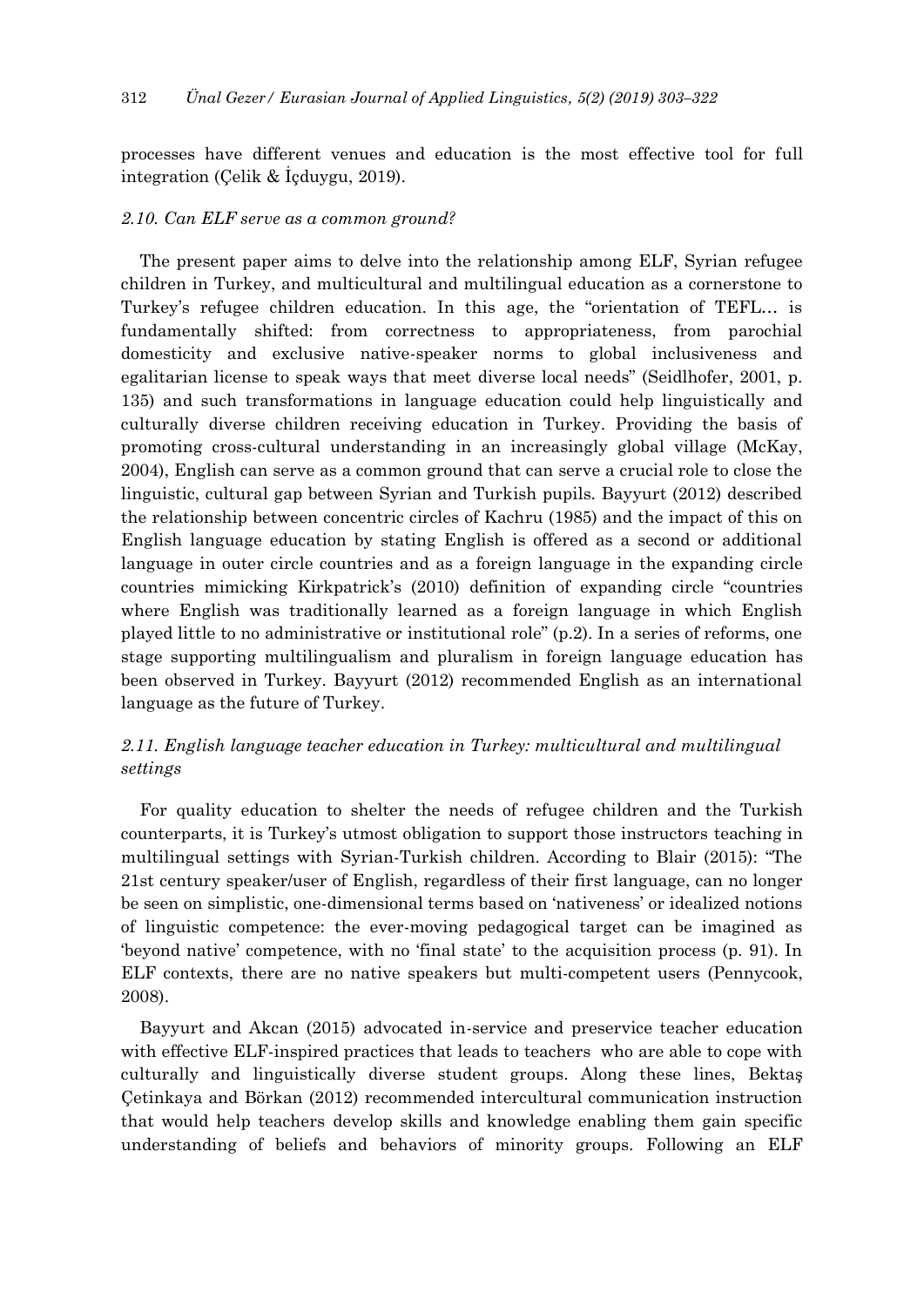approach in language classrooms necessitates the adoption of a constructivist dimension in English language teaching challenging constructs like native speakerism, reconsidering 'inner circle countries' and critically analyzing the cultural content of language teaching materials, and reflecting on self and other cultures (Azuaga & Cavalheiro, 2015).

Multicultural teacher education initiatives are being made via tele collaboration projects where participating pre-service teachers share their views of multiculturalism and multicultural education (Üzüm, Yazan, Avineri, & Akayoğlu, 2019).

Llurda, Bayyurt, and Sifakis (2017) inform that non-native teachers demonstrate high levels of linguistic awareness due to second language learning experience. In order to provide quality English language education for Syrian and Turkish children, the remaining section of the paper aims to extend some of the concepts Bayyurt (2013) and Doğançay-Aktuna (2006) conceptualized to enrich sociolinguistics nature of language learning and instruction. More specifically, teacher education filtered through the lenses of multicultural education (Nieto, 2001) which is based on the Banks's (1998) multicultural education: content integration, knowledge construction, critical thinking and reading, reducing prejudice and stereotypes, and lastly empowering school culture and social structure will establish the basis of our discussions.

In plurilingual societies, multilingualism is a way of life rather than a problem to be solved. The challenge is, for education systems, to provide a quality education that considers learners' needs while balancing them out with social, political, and cultural demands. Kirkpatrick (2019), in a discussion of the role of English in Asia, re-defined the role of English with the following words: "primary role of English plays through Asia is a lingua franca, as a language of communication for Asian themselves [rather than talking to native speakers]" (p.191). Kirkpatrick, supporting English as the de facto of South East Asian countries, recommended ELT curriculum of Asia needed to change to the type of curriculum that includes and presents cultures of locals of Asia. Kirkpatrick (2019) listed the following six principles related to English language education:

Principle (1) the native speaker of English is not the linguistic target. Mutual intelligibility is the goal.

Principle (2) the native speaker's culture is not the cultural target. Intercultural competence in relevant cultures is the goal.

Principle (3) multilinguals who are suitably trained provide the most appropriate English language teachers.

Principle (4) lingua franca environments provide excellent learning environments for lingua franca speakers.

Principle (5) Spoken is not the same as written.

Principle (6) Assessment must be relevant to the ASEAN context.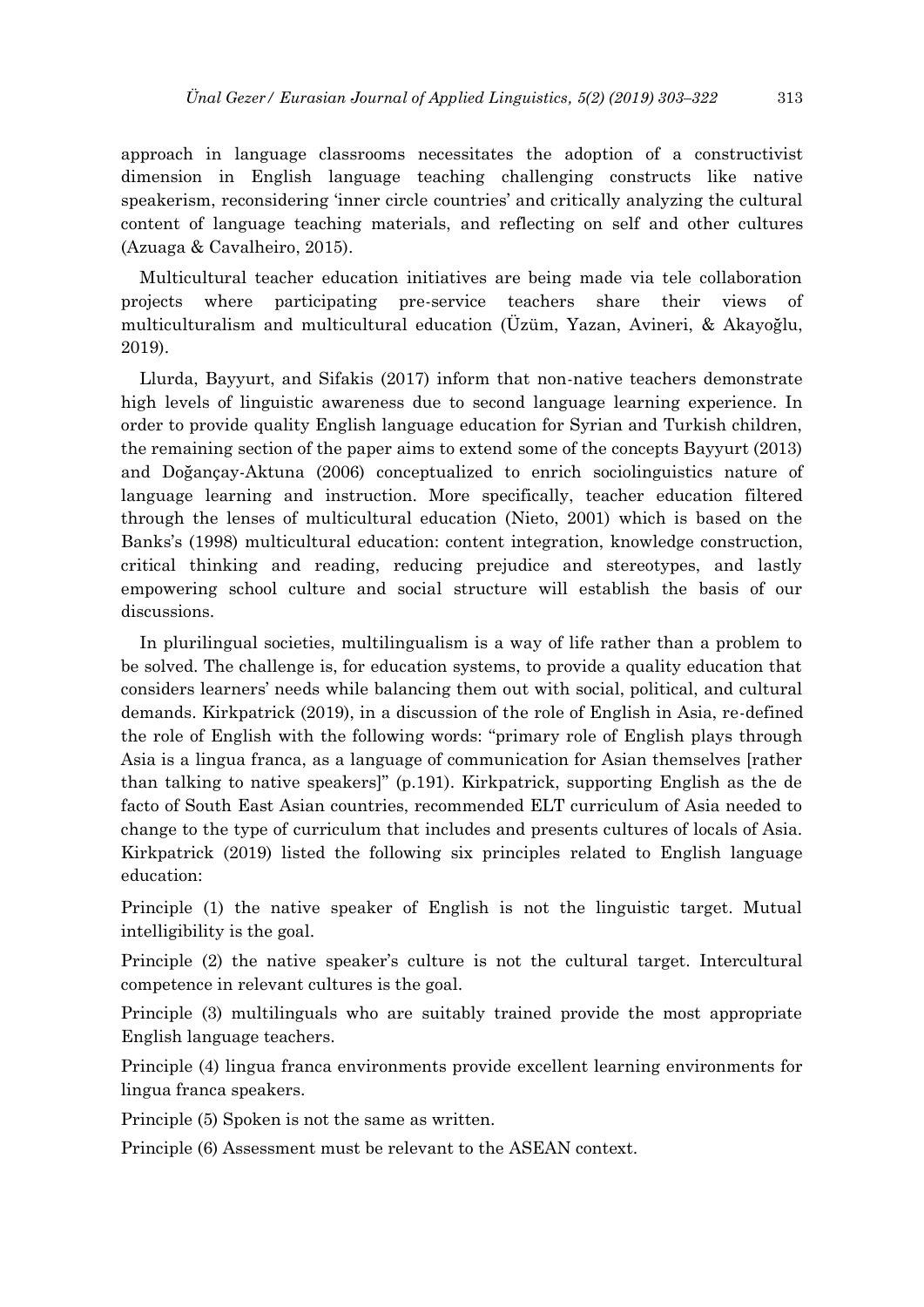(Kirkpatrick, 2019, p. 199).

# *2.12. A dimension of multilingual education: multiliteracy education for Syrian refugee children*

ELF is a social phenomenon considering language in constant transformation moving beyond traditional instructional routines, authentic language use and elaboration of the construction of meaning via languaging. Languaging is the employment of any linguistic tool to achieve communicative aims (Jørgensen, 2008) and the use of it often necessitates adaptation and manipulation of the language to provide a common ground that is beyond native speaker model (Wei, 2017). Multilingual and multicultural contexts necessitate becoming culturally sensitive to the diversity of contexts in which English is used, identifying the degree(s) of acceptance. A revamped language education considers language awareness activities focusing on intelligibility and communication, rather than mere focus on form (Bayyurt & Sifakis, 2015a).

Language learning is not a straightforward process. Rather it is dynamic, continuous, and unpredictable; therefore, it is not meaningful to try to follow a predictable path. Baker (2011) reported numerous views of literacy education and discussed the functionality of literacy for bilingual children education. Basic skills in learning to read are phonemic awareness, phonics, fluency, vocabulary, and comprehension (August & Shanahan, 2006). Another literacy model suggest literacy is memorization, transmitting the moral values. While school plays a crucial role in multiliteracy development, the development of literacy practices is highly influenced by the family and the community. Literacy ensures access to economic, personal, and social advancement for the immigrants. Bialystok (2001): "Literacy is the ticket entry into our society, it is the currency by which social and economic positions are waged, and it is the central purpose of schooling" (p.152). August and Shanahan (2006) further added "linguistic minorities who can't read or write in the [target] language cannot fully participate in schools, workplaces, or the society" (p .1-2).

Other than an essential human right, language is a personal, community, and regional resource. As a dimension of additive bilingualism where minority options are preserved, languages are seen as a cultural, linguistic, and social resource with bridge building potential across different groups to increase intercultural awareness and communication. In this section, viewpoints proposing the nature of biliteracy and multiliteracies for bilinguals will be presented and related to the case of Syrian refugees in Turkey. While literacy is to enculturate and assimilate the newcomers into the hosting culture and the society, some others claim it is a social practice that highlights diversity of literary practices according to genres, styles, domains and social identities. The table 2 will lay out the most salient points of the views related to literacy for minority students.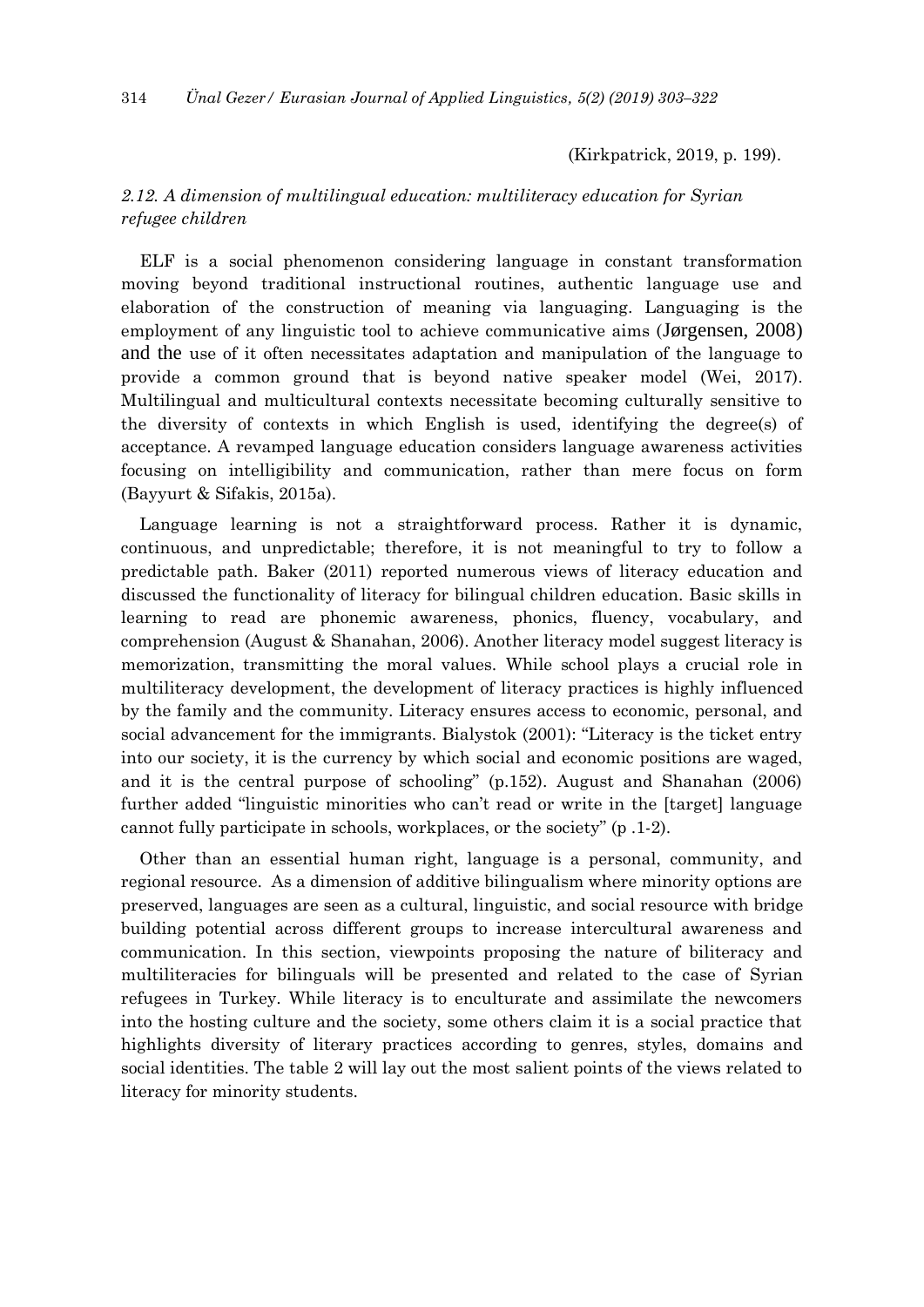# Table 2. Literacy approaches for language minority students

| Approaches to Literacy                  | Emphasis                                                                             | Pedagogic Instructional factors                                                                            | Socio-cultural and<br>socio-political factors                                        | Syrian Minority Students                                                                                   |
|-----------------------------------------|--------------------------------------------------------------------------------------|------------------------------------------------------------------------------------------------------------|--------------------------------------------------------------------------------------|------------------------------------------------------------------------------------------------------------|
| The Skills Approach                     | Two literacy skills:<br>writing and reading                                          | -Phonemic awareness, phonics, fluency,<br>vocabulary, comprehension and oracy.                             | - full functional<br>literacy= smooth<br>integration of the<br>person to the society |                                                                                                            |
|                                         |                                                                                      | -explicit and implicit instruction                                                                         |                                                                                      |                                                                                                            |
|                                         |                                                                                      | -standardized, decontextualized assessment<br>procedures                                                   |                                                                                      |                                                                                                            |
| The Construction of Meaning<br>Approach | -(de) construction of<br>meaning                                                     | - learning mediated by the social interaction<br>between the child, the teacher, and the parent            |                                                                                      |                                                                                                            |
|                                         | -reliance on minority<br>language, culture,                                          | - literacy materials interpretation varies<br>depending on background                                      |                                                                                      |                                                                                                            |
|                                         | history, social contexts                                                             | -peer modelling, coaching to mediate meaning<br>construction, scaffolding, Zone of Proximal<br>Development |                                                                                      |                                                                                                            |
| The Sociocultural Literacy<br>Approach  | -literacies are social<br>practices: reading and<br>writing are socially-<br>bounded | -discourses                                                                                                | -assimilative or<br>cultural pluralist<br>viewpoint                                  | -minority children entering school<br>with different discourses than that of<br>school experience problems |
|                                         |                                                                                      | - cultural heritage internalized in reading.                                                               |                                                                                      |                                                                                                            |
|                                         |                                                                                      | -multicultural literacy providing a wider view of<br>the world, opening new horizons                       |                                                                                      |                                                                                                            |
|                                         |                                                                                      | -education is to teach correct, standard language                                                          | language of minorities<br>regarded as 'inferior'<br>'deficient'                      | -Syrian pupils can be exposed to<br>pieces reflecting diverse cultures<br>and attitudes                    |
| The Critical Literacy Approach          | -all meaning is socially                                                             | - education is a liberator that empowers<br>minorities                                                     |                                                                                      |                                                                                                            |
|                                         | constructed                                                                          | - literacy must go beyond basic skills of reading<br>and writing                                           |                                                                                      | -diversity of understanding to be<br>celebrated                                                            |
|                                         | -literacy is to imbue<br>minority children with<br>central beliefs, attitudes        |                                                                                                            |                                                                                      | -creative reading act could be<br>practiced                                                                |
|                                         | -multiliteracies                                                                     |                                                                                                            |                                                                                      |                                                                                                            |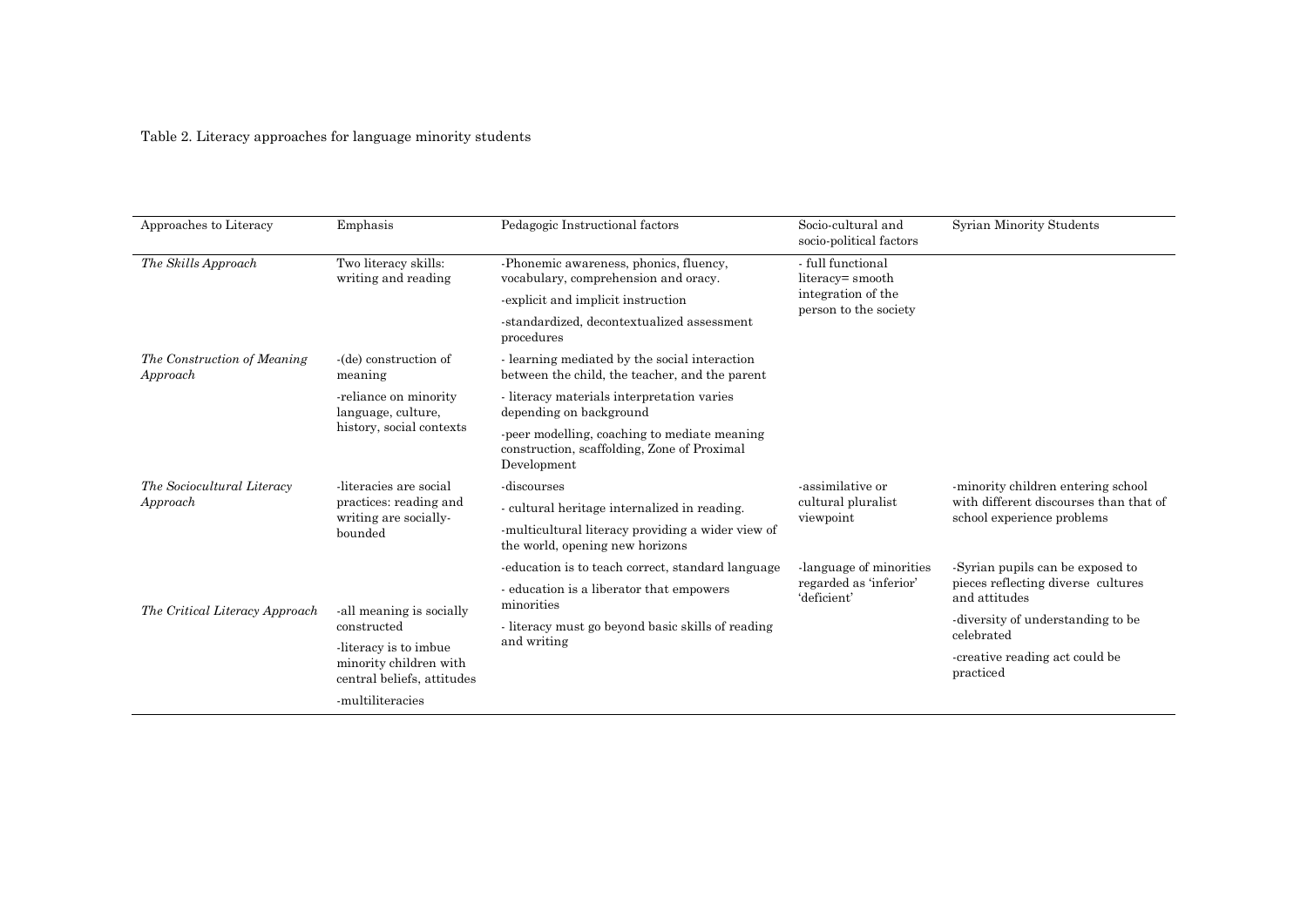Children who learn to read in more than one language early on has cognitive and linguistic advantages compared to monolingual peers. As reported by Bialystok (1997, 2001), children familiar with print and story in two languages are capable of grasping the arbitrary connection between the print and the meaning. Exposure to multiple languages mediates appreciation of linguistic and cultural varieties. Literacy proficiency in the mother tongue is the indicator of a strong development of biliteracy skills, thus, children who gain more literacy skills in their home language are likely to learn to read in the target language with more success (August &Shanahan, 2006). The take-home message from the reported cases of success in the target language reading when home language literacy skills are supported could provide Syrian refugee children with chances of improving their reading and writing skills in Arabic and Turkish. The materials and instructional practices at TECs are not reported in this study. Even though Arabic textbooks prepared for native Turkish pupils are available on EBA- the official online platform of Turkey's MONE- there has been no study or project that prepares educational materials specifically for Syrian minority children other than Uyum Projesi- Compliance Project- by Directorate of Immigration Affairs materials targeting at Turkish and Syrian children. In this project, short storybooks, coloring pages, stories of appreciation were included (See Figure 2).



Figure 2. The Giving Tree by Shel Silverstein in Arabic and English

Home language instruction for language minority students (e.g. Syrian refugee children in Turkey) bring along several issues such as lack of educational materials and instructor training. Occasionally, the issue emerges from the fact that the minority language does not have a grammar system or is only spoken-there is no writing system. Arabic is based on a different writing system than Turkish and it differs from Turkish orthographically speaking. However, lexical overlap between the languages, cultural (dis)similarities as transferrable knowledge and skills could be highlighted so minority children become culturally and linguistically literate in Arabic and Turkish.

Literacy development in the second language should have no cost on the literacy knowledge and skills development in the mother tongue. In other words, additive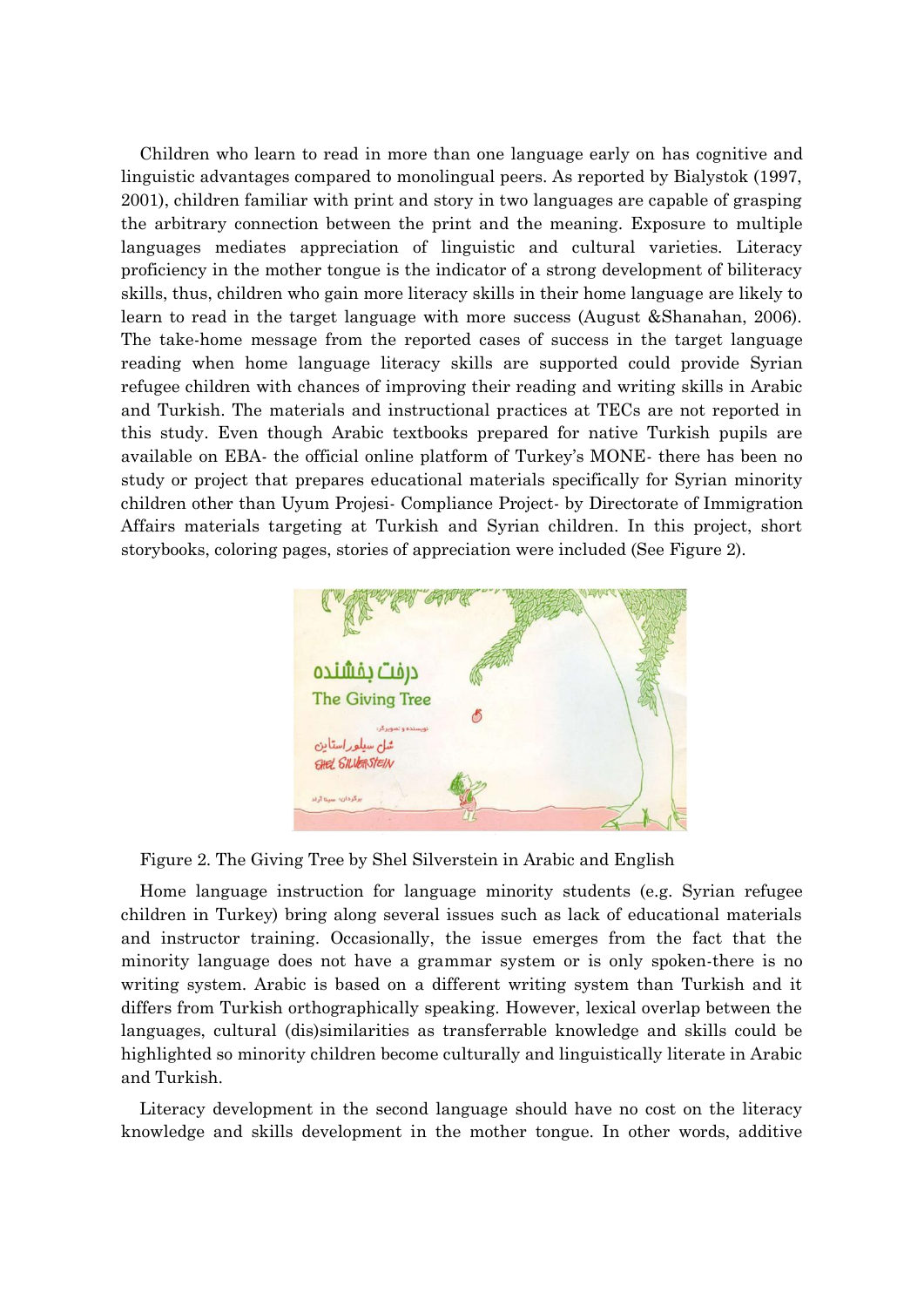bilingualism with opportunities of reading and writing in the mother tongue, further exploration of the mother tongue culture can enrich overall biliteracy development.

# *2.13. The stake-holders of effective biliteracy development*

*a) School Resources:* Multiliteracies, multiculturalism celebrated, appreciated, and encouraged in the school context via culturally diverse displays, heritage language recognition and integration to education, culturally-related books in which native culture and history are a few of educational resources to ensure multilingual and multicultural literacy development. *Dual language books*, written in two (possibly more) languages can act as a major bridge connecting home to school. Language minority students could make the best out of the dual language book if it is written from the home language and culture perspective (See Figure 2). Occasionally, dual books have an Anglo-centric perspective and translated to minority languages (see Figure 3) without focusing on mutual values. Syrian refugee children, with the help of dual language books, could do leisurely reading with parents and family at home or could read the story, discuss and complete follow-up activities with Turkish and Syrian classmates at school.



Figure 3. Materials by Turkey's General Directorate of Immigration Affairs

*b) Community Relationships***:** Biliteracy development has strong ties with the community which paves the way to literacy practice orientations, processes and resources. In the community surrounding the child, the literacy practices could be regarded as functional for an integration to the society or for employment purposes or recreational interests such as self-enjoyment. In Turkey, for a stronger multiliteracy and multicultural development of Syrian refugee children, families and the larger community in the immediate circle of the refugee children should work in collaboration with the schools and the educators. Literacy is not in isolation of the societal practices. Instead, it is highly culturally and socially-bound; therefore, host communities need to be incorporated to enrich mastery of different literacy practices.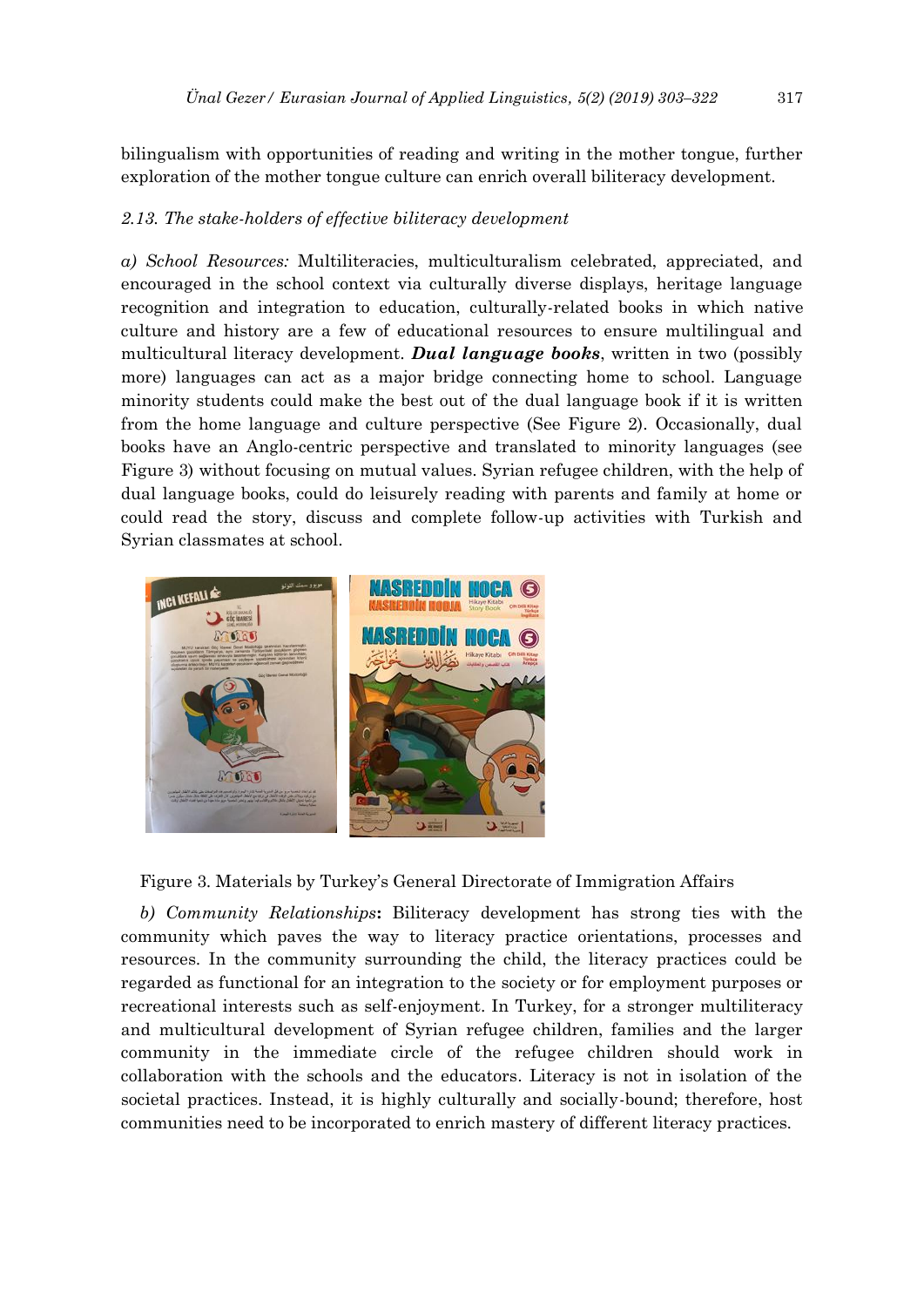*c) Home and School Connection:* Families, including parental education and homebased literacy activities, have an immense role in students' multiliteracy development. Older siblings, for instance, could help with school homework or a mother could listen to her child read the storybook. Home, with lots of print and audio materials of the host language, can serve as a rich resource for the child to practice all four skills. In an ethnography research studying three communities and home-based literacy-oriented practices and discussing varying types of literacy orientations and practices, Brice-Heath (1982) reported certain tendencies of literacy-oriented engagement pertaining to a community. For instance, reading cycles, book reading is like a dialogue with turn taking and asking wh-questions with no extension of content with an anecdotal commentaries was the observation in one of the communities. This seminal work clearly revealed different literacy traditions and practices across communities and concluded literacy practice patterns, tendencies need to be interpreted in relation to sociocultural factors.

# **3. Conclusion**

 The present position paper is an attempt to examine Syrian refugee children case in Turkey through the perspectives of ELF, multicultural and multiliteracy education. The paper aimed to build bridges between refugee children and their education and echoes of ELF through multicultural and multilingual education principles. The basic human rights of Syrian refugee children to receive education in their mother tongue encountered financial, educational, socio-political obstacles and resulted in a longterm conflict jeopardizing the future of refugee children and the future of the entire country. Turkey, trying to integrate the newcomers to the society and other systems of the nation, has had Syrian refugee children education initiatives that are not multicultural and multilingual. Nieto (1994) reported binaries setting multicultural education and setting steps beyond tolerance is one essential keystone to be enriched with "acceptance, respect, and finally affirmation, solidarity, and critique" (p. 2). Content integration, according to Banks (1998), is the affirmation of recognizing the minority group in the curricula. Learners, via knowledge construction, will deconstruct knowledge associated with the dominating or minority society. Moving beyond stereotypes is one example of knowledge re-construction by reducing labeling and increasing appreciation of racial, socio-cultural, linguistic differences and empowering one another as members of a culturally diverse one big family. Teacher education, in light of current perspectives on pedagogy for ELF (Bayyurt & Akcan, 2015) and research perspectives on teaching and learning English in Turkey (Bayyurt & Bektaş- Çetinkaya, 2012) can gauge the needs of Turkey's education system with the arrival of Syrian refugee children and shed light on the emerging research and practice in the relevant field. In the provision of education for Syrian refugee children, a holistic approach adoption with a welcoming, racism-free environment that cares not only for academic success but also for psycho-social needs is what is recommended for an inclusive education (Taylor & Sidhu, 2012). A diversity imperative is culturally responsive school ethos with a site-based school management, a strong diversity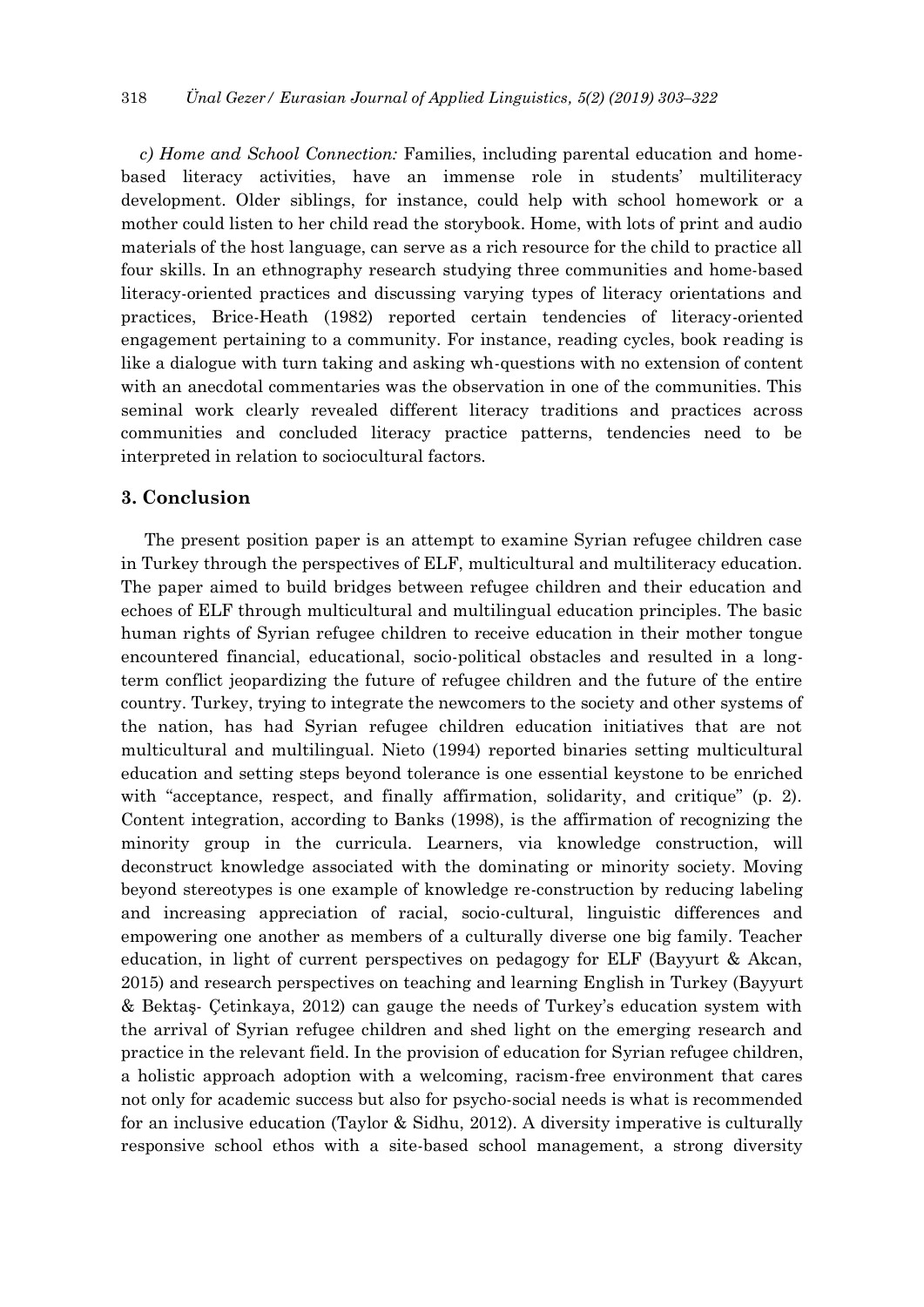training of teaching staff, curriculum and instruction bridging cultures, and partnerships with family and communities (Johnson, 2003). The framework presented here aims to commit success of all through a systematic effort of all stake-holders including educators, policy-makers, curriculum-designers, families, communities and all others.

#### **References**

- Arnot, M., & Pinson, H. (2005). The education of asylum-seeker and refugee children: A study of LEA and school values, policies and practices. Cambridge: Faculty of Education, University of Cambridge.
- August, D., & Shanahan, T. (Eds.). (2006). Developing literacy in second-language learners: Report of the national literacy panel on language minority children and youth. Mahwah, NJ: Lawrence Erlbaum Associates.
- Aydın, H. & Kaya, Y. (2019). Education for Syrian refugees: the new global issue facing teachers and principals in Turkey. *Educational Studies, 55*, 46-71. doi: 10.1080/00131946.2018.1561454.
- Azuaga, L. & Cavalheiro, L. (2015). Bringing new ELT policies an ELF to teacher training courses. In Y. Bayyurt, & S. Akcan (Eds.), *Current perspectives on pedagogy for English as a lingua franca,* (pp.103-120). Berlin: De Gruyter.
- Baker, C. (2011). *Foundations of bilingual education and bilingualism*. Bristol, UK: Multilingual Matters.
- Banks, J. (2008). Diversity, group identity, and citizenship education in a global age. *Educational Researcher, 37* (3), 129–139. doi:10.3102/0013189X08317501.
- Banks, J. (1998). Multiculturalism's five dimensions. (Interview).
- Banks, J. A, & Banks, C. A. (2010). *Multicultural education: issues and perspectives* (7th ed). Hoboken, NJ: Wiley.
- Blair, A. (2015). Evolving a post-native, multilingual model for ELF-aware teacher education. In Y. Bayyurt, & S. Akcan (Eds.), *Current perspectives on pedagogy for English as a lingua franca,* (pp.89-102). Berlin: De Gruyter.
- Bayyurt, Y. (2013). Current perspectives on sociolinguistics and English language education. *The Journal of Language Teaching and Learning*, 1, 69-78.
- Bayyurt, Y. (2012). Proposing a model for English language education in the Turkish sociocultural context. In Y. Bayyurt & Y. Bektaş-Çetinkaya (Eds.), *Research perspectives on teaching and learning English in Turkey*, (pp. 301-312). Frankfurt: Peter Lang.
- Bayyurt, Y. & Akcan, S. (2015). Current perspectives on pedagogy for ELF. In Y. Bayyurt, & S. Akcan (Eds.), *Current perspectives on pedagogy for English as a lingua franca*, (pp.1-9). Berlin: De Gruyter.
- Bayyurt, Y. & Bektaş-Çetinkaya, Y. (2012). Introduction. In Y. Bayyurt & Y. Bektaş-Çetinkaya (Eds.), *Research perspectives on teaching and learning English in Turkey*, (pp. 17-22). Frankfurt: Peter Lang.
- Bayyurt, Y. & Sifakis, N. C. (2015a). Developing an ELF-aware pedagogy: insights from a selfeducation programme. In P. Vettorel (Ed.), *New frontiers in teaching and learning English*, pp. 55-76). Newcastle upon Tyne: Cambridge Scholars Publishing.
- Bayyurt, Y. & Sifakis, N. C. (2015b). ELF-aware in-service teacher education: a transformative perspective. In H. Bowles & A. Cogo (Eds.), *International perspectives on English as a lingua franca: Pedagogical Insights*, (pp. 117-136). Basingstoke, UK: Palgrave.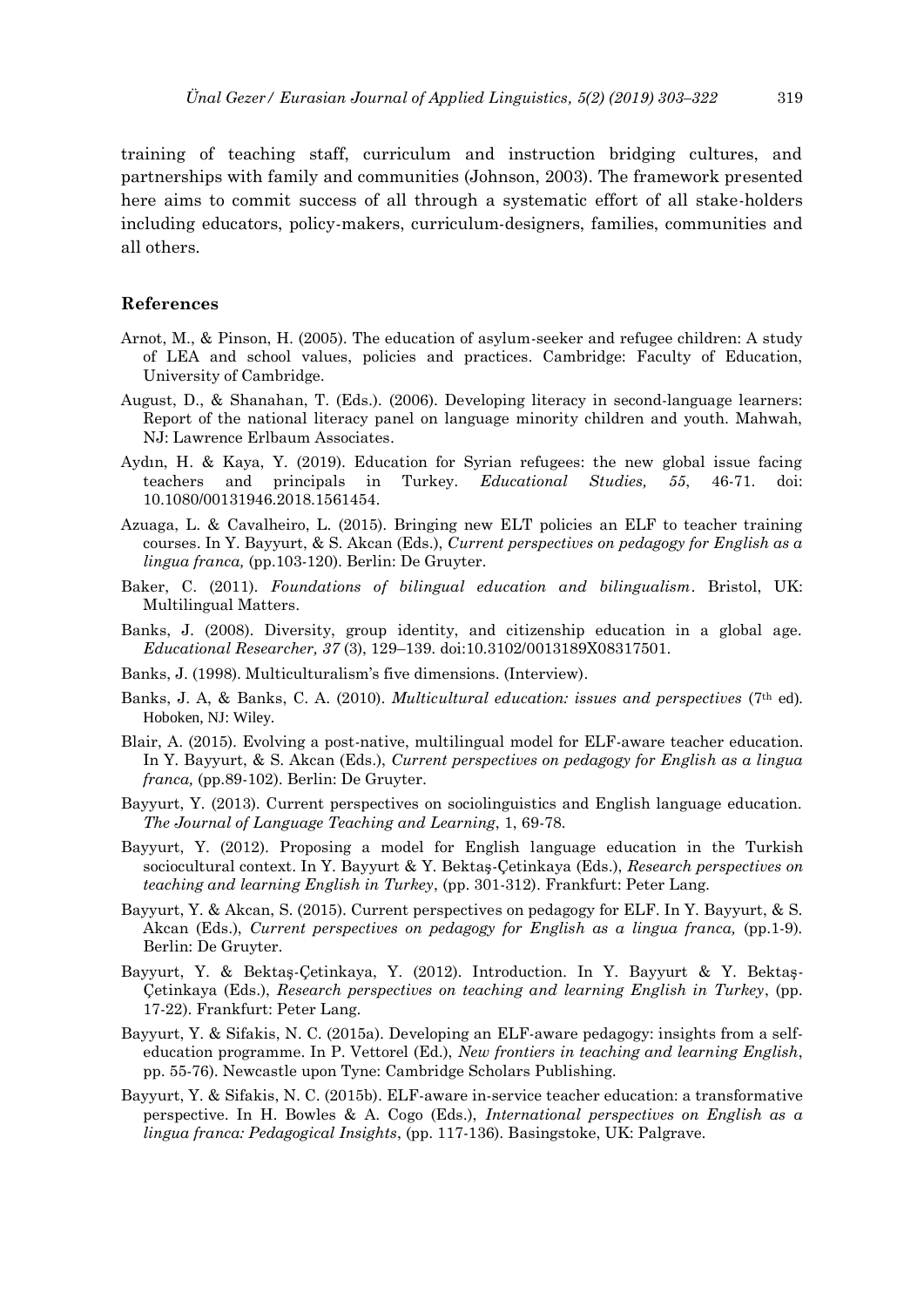- Bektaş-Çetinkaya, Y. & Börkan, B. (2012). Intercultural communicative competence of preservice language teachers in Turkey. In Y. Bayyurt & Y. Bektaş-Çetinkaya (Eds.), *Research perspectives on teaching and learning English in Turkey*, (pp. 17-22). Frankfurt: Peter Lang.
- Bialystok, E. (2001). *Bilingualism in development: Language, literacy, and cognition*. New York, NY, US: Cambridge University Press.
- Bialystok, E. (1997). The structure of age: in search of barriers to second language acquisition. *Second Language Research, 13 (2)*, 116-137.
- Biricik Deniz, E.,Özkan, Y., & Bayyurt, Y. (2016). English as a lingua franca: reflections on ELF-related issues by pre-service English language teachers in Turkey. *The Reading Matrix: An International Online Journal, 16 (2)*, 144-161.
- Brice Heath, S. (1982). What no bedtime story means: narrative skills at home and school. *Language in Society, 11*, 49-76.
- Cenoz, J. (2013). Defining Multilingualism. *Annual Review of Applied Linguistics, 33*, 3-18. doi:10.1017/S026719051300007X
- Cummins, J. (2000). *Language, power and pedagogy: bilingual children in the crossfire*. Clevedon: Multilingual Matters.
- Çelik, Ç., & İçduygu, A. (2018), 'Schools and refugee children: the case of Syrians in Turkey', *International Migration*, 57 (2), 253-267. [doi.org/10.1111/imig.12488](https://doi.org/10.1111/imig.12488)

Directorate General of Immigration Affairs. (Göç İdaresi Strateji Belgesi) Retrieved from https://www.goc.gov.tr/ (Accessed November 25 2018).

[http://www.goc.gov.tr/icerik6/turkiye%E2%80%99nin-avrupa-birligine-katilim-surecinde](http://www.goc.gov.tr/icerik6/turkiye%E2%80%99nin-avrupa-birligine-katilim-surecinde-iltica-alaninda-yapilmasi-ongorulen-calismalara-iliskin-strateji-belgesi_344_696_697_icerik)[iltica-alaninda-yapilmasi-ongorulen-calismalara-iliskin-strateji-belgesi\\_344\\_696\\_697\\_icerik](http://www.goc.gov.tr/icerik6/turkiye%E2%80%99nin-avrupa-birligine-katilim-surecinde-iltica-alaninda-yapilmasi-ongorulen-calismalara-iliskin-strateji-belgesi_344_696_697_icerik)

- Doğançay-Aktuna. S. (2006). Expanding the socio-cultural knowledge base of TESOL teacher education. *Language, Culture and Curriculum*, *19*, 278-295.
- Gürsoy, E.& Ertaşoğlu, L. D. (2019). Syrian refugees' perception of barriers and bridges towards integration into Turkish society. *Language, Culture, and Curriculum*, *32*, 128-141, doi: 10.1080/07908318.2018.1542000.
- Hornberger, N. H. (2003). *Continua of biliteracy: an ecological framework for educational policy, research, and practice in multilingual setting*, Clevedon: Multilingual Matters.
- Human Rights Watch Report. (2015). 'When I picture my future, I see nothing' barriers to education for Syrian refugee children in Turkey. Retrieved from <https://www.hrw.org/et/node/283247>
- İçduygu, A., & Sert, D. S. (2019). Introduction: Syrian refugees- Facing challenges, making choices. *International Migration*, *57*, 121-125.
- Jenkins, J. (2006). Current perspectives on teaching world Englishes and English as a lingua franca. *TESOL Quarterly*, *40*, 157-181.
- Johnson, L. S. (2003). The diversity imperative: building a culturally responsive school ethos. *Intercultural Education*, *14*, 17-30, doi: 10.1080/1467598032000044629.
- Jørgensen, N.J. (2008) Polylingual languaging around and among children and adolescents. *International Journal of Multilingualism 5* (3), 161-176.
- Kachru, B. (1985). Standards, codification and sociolinguistic realism: The English language in the outer circle. In R. Quirk & H. G. Widdowson (Eds.), *English in the world: teaching and learning the language and literatures*, (pp. 11-30). Cambridge: Cambridge University Press.
- Kaplan, R. B. & Baldauf, R. B. (1997). *Language planning from practice to theory*. Clevedon: Multilingual Matters.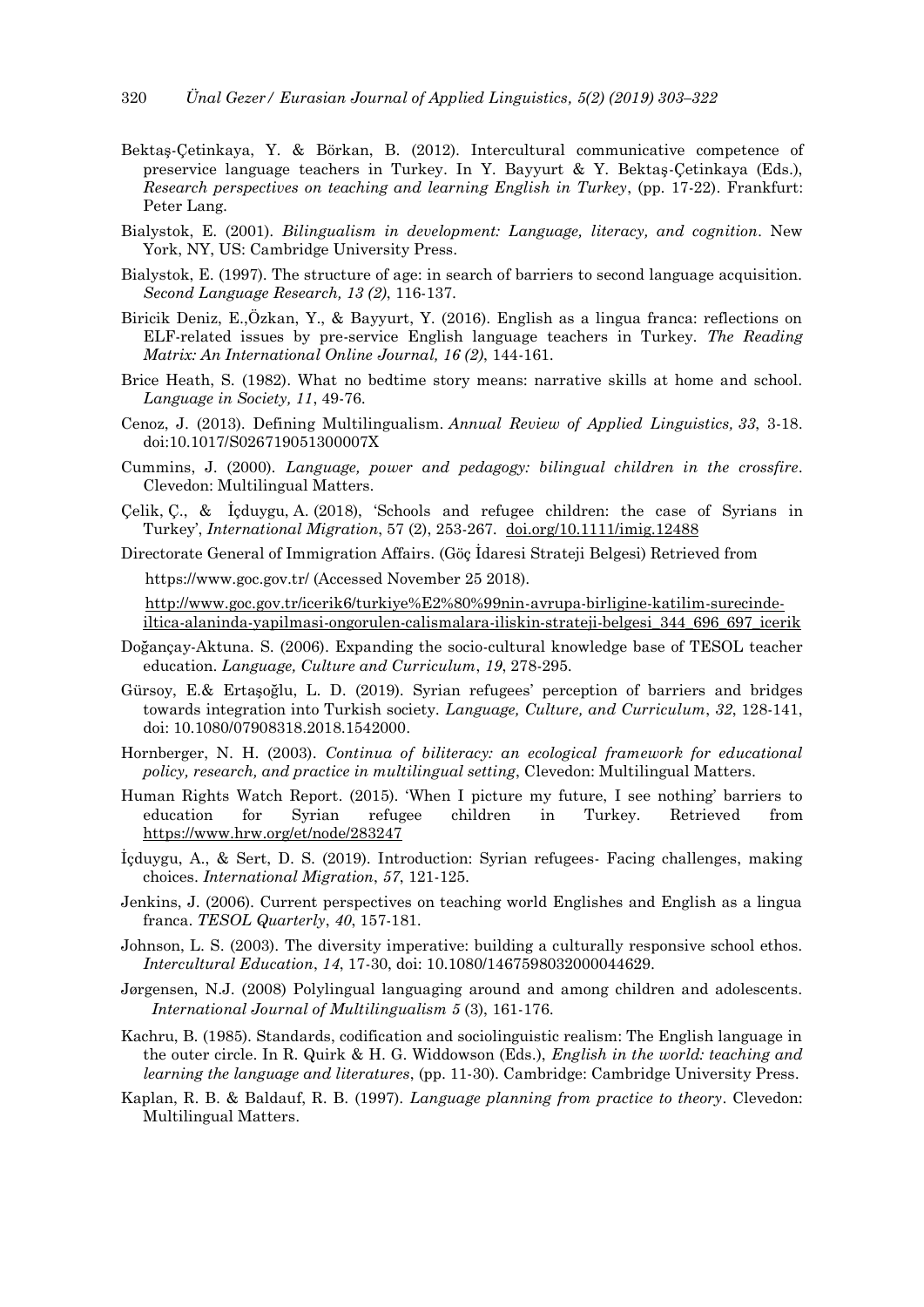- Kirkpatrick, A. (2019). From EFL to ELF: the time is right. In S. Zein (Ed.), *Teacher education for English as a lingua franca: perspectives from Indonesia*, (pp. 191-203). New York: Routledge.
- Kirkpartick, A. (2010). *English as a lingua franca in ASEAN*. Hong Kong: Hong Kong University Press.
- Llurda, E., Bayyurt, Y., & Sifakis, N. (2017). Raising teachers' awareness about English and English as a lingua franca. In P. Garrett & J. M. Cots (Eds.) The Routledge handbook of language awareness, (pp. 155-169). Routledge.
- May, S. (1994). *Making multicultural education work*. Bristol: Longdunn.
- McKay, S. (2004). Teaching English as an international language: the role of culture in Asian contexts. *The Journal of Asia TEFL*, *1*, pp.1-22.
- MoNE (2016). Suriyeli Öğrenciler için 4 Bin 200 Öğretmen Alımı Yapılacak (Four Thousand Two Hundred Teachers Will Be Hired For Syrian Students). Retrieved from http://www.meb.gov.tr/suriyeli-ogrenciler-icin-4-bin-200-ogretmenalimiyapilacak/haber/12204/tr (Accessed 15 November 2016).
- Multeciler Dernegi. https://multeciler.org.tr/turkiyedeki-suriyeli-sayisi/ Suriyeli Gocmen Sayisi Retrieved January 2019.
- Nieto, S. (2001). *Language, culture, and teaching: critical perspectives for a new century*. Routledge.
- Nieto, S. (1994). Affirmation, solidarity, and critique: moving beyond tolerance in multicultural education. *Multicultural Education*, *1* (3), 9-12.
- OECD (2008). Policy Brief: Ten Steps to Equity in Education Retrieved from <https://www.oecd.org/education/school/39989494.pdf>
- Pennycook, A. (2008). Changing practices in global ELT. Paper presented at IATEFL, Exeter, UK.
- Seidlhofer, B. (2001). Closing a conceptual gap: the case for a description of English as a lingua franca. *International Journal of Applied Linguistics, 11*, 133-158.
- Sidhu, R., & Taylor, S. (2007). Educational provision for refugee youth in Australia: left to chance? *Journal of Sociology*, *43* (3), 283–300.
- Skutnabb-Kangas, T. (2000). *Linguistic genocide in education or worldwide diversity and human rights?* Mahwah, NJ: Erlbaum.
- Skutnabb-Kangas, T. (1981). *Bilingualism or not: the education of minorities*. Multilingual Matters.
- Skutnabb-Kangas, T., & McCarty, T. (2008). Key concepts in bilingual education: Ideological, historical, epistemological, and empirical foundations. In J. Cummins & N. Hornberger (Eds.), *Encyclopedia of language and education: Bilingual education* (2nd ed., Vol. 5, pp. 3- 17). New York, NY: Springer.
- Şimşek, D. (2019). Transnational activities of Syrian refugees in Turkey: hindering or supporting integration. *International Migration, 57* (2), 268-282.
- Şirin, S. R., & Aber, L. (Eds.). (2018). Syrian refugee children. *Vulnerable Children and Youth Studies, 13, 1-6.*
- Taşkın, P. & Erdemli, P. (2018). Education for Syrian refugees: problems faced by teachers in Turkey. *Eurasian Journal of Educational Research*, *75*, 155-178.
- Taylor, S., & Sidhu, R. K. (2012). Supporting refugee students in schools: what constitutes inclusive education? *International Journal of Inclusive Education*, *16*, 39-56.
- TURKSAM<http://turksam.org/turksam-goc-gocmen-bulteni-15-ocak-2019>
- UNHCR. (2018). Registered Syrian Refugees in Turkey. Retrieved from https://data2.unhcr.org/en/situations/syria/ location/113